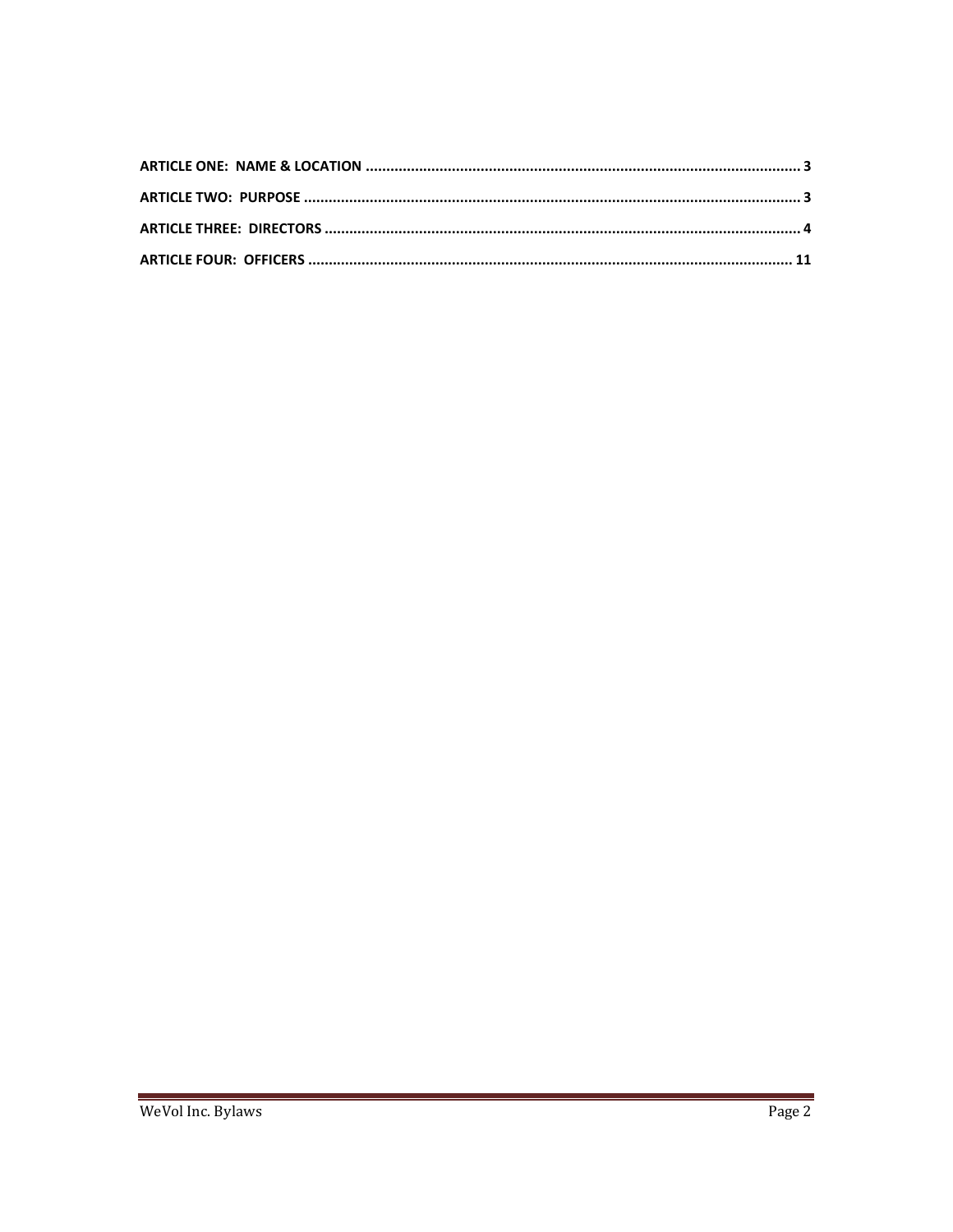## **BYLAWS OF WEVOL INC.**

## ARTICLE ONE: NAME & LOCATION

#### *1.1 Name:*

The name and location of this corporation, which is a nonprofit corporation structured under the Nonprofit Corporation Act of the State of Colorado is WeVol Inc. (hereinafter referred to as "Corporation").

#### *1.2 Location:*

The principal office of this corporation shall be situated in the State of Colorado at such specific location as the Board of Directors shall see fit. The Corporation may also specify additional offices as the Board of Directors sees fit.

## ARTICLE TWO: PURPOSE

#### *2.1 General Purpose:*

The Corporation is organized and operated for the following general purposes:

- 2.1.1 Exclusively for charitable purposes within the definition of  $\S501(c)(3)$  of the Internal Revenue Code of 1986 (as amended) or the corresponding provisions of any future governing United States internal revenue law, including for such purposes, the making of distributions to organizations which are recognized as exempt from tax under such §501(c)(3).
- 2.1.1.1 To exercise the rights, powers, duties and authority of a nonprofit corporation organized under the Nonprofit Corporation Act of the State of Colorado which are consistent with the preceding paragraph.

#### *2.2 Specific Purposes*

- 2.2.1 The specific purposes of the Corporation include, without limitation, the following:
- 2.2.1.1 To provide the necessary information and resources for the connection of volunteer groups and individuals with volunteer opportunities. To direct resources towards the funding of a connections database, website, and all other necessary support resources.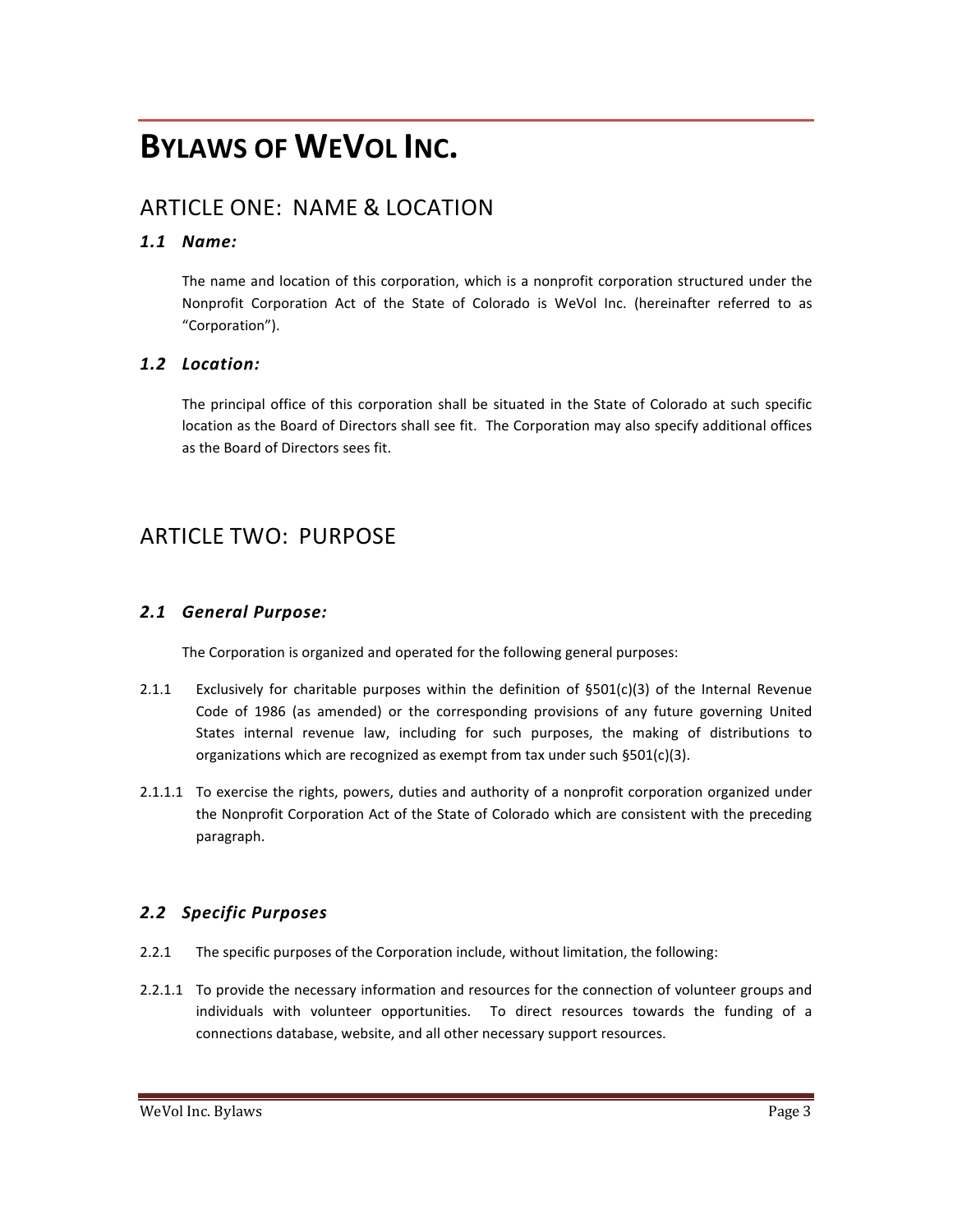- 2.2.1.2 To provide direct funding of projects, people, groups, organizations, and systems in a charitable manner to allow those projects, people, groups, organizations, and systems to improve their situation, opportunity or future opportunity.
- 2.2.1.3 To provide a means of networking opportunities to volunteers to allow a more efficient flow of resources to volunteer projects.

## ARTICLE THREE: DIRECTORS

#### *3.1 Director Powers*

Subject to any limitations of the Articles of Incorporation, the State of Colorado Nonprofit Corporation Act or these Bylaws, all corporate powers shall be exercised by, or under the authority of, and the business and affairs of the Corporation shall be controlled by the Board of Directors. Without prejudice to such general powers, but subject to the same limitations, it is hereby expressly declared that the directors shall have the following powers:

- 3.1.1 To appoint and remove all officers of the Corporation subject to such limitations as may appear in the Bylaws, and to prescribe such powers and duties for officers as may not be inconsistent with law, with the Articles of Incorporation, or the Bylaws.
- 3.1.2 To conduct, manage and control the affairs of the Corporation. To make such rules and regulations consistent with law, Articles of Incorporation, or the Bylaws, as they may deem best.
- 3.1.3 To designate any place for the holding of any Board of Directors meeting, to change the principal office of the Corporation for the transaction of its business from one location to another; to adopt make and use a corporate seal and to alter the form of such seal from time to time, as, in their judgment, they may deem best, provided such seal shall at all times comply with the provisions of law.
- 3.1.4 To borrow money and incur indebtedness for the purpose of the Corporation and to cause to be executed and delivered therefore, in the Corporation's name, promissory notes, bonds, debentures, deeds of trust, mortgages, pledges, hypothecations or other evidences of debt, and securities thereof.
- 3.1.5 To manage in such manner as they may deem best, all funds and property, real and personal, received and acquired by the Corporation, and to distribute, loan or dispense the same or the income and profits therefrom.
- 3.1.6 To create such trusts, foundations, and subsidiaries, as the Board of Directors shall deem necessary and to appoint the trustees, directors, or other governing officials of such legal entities.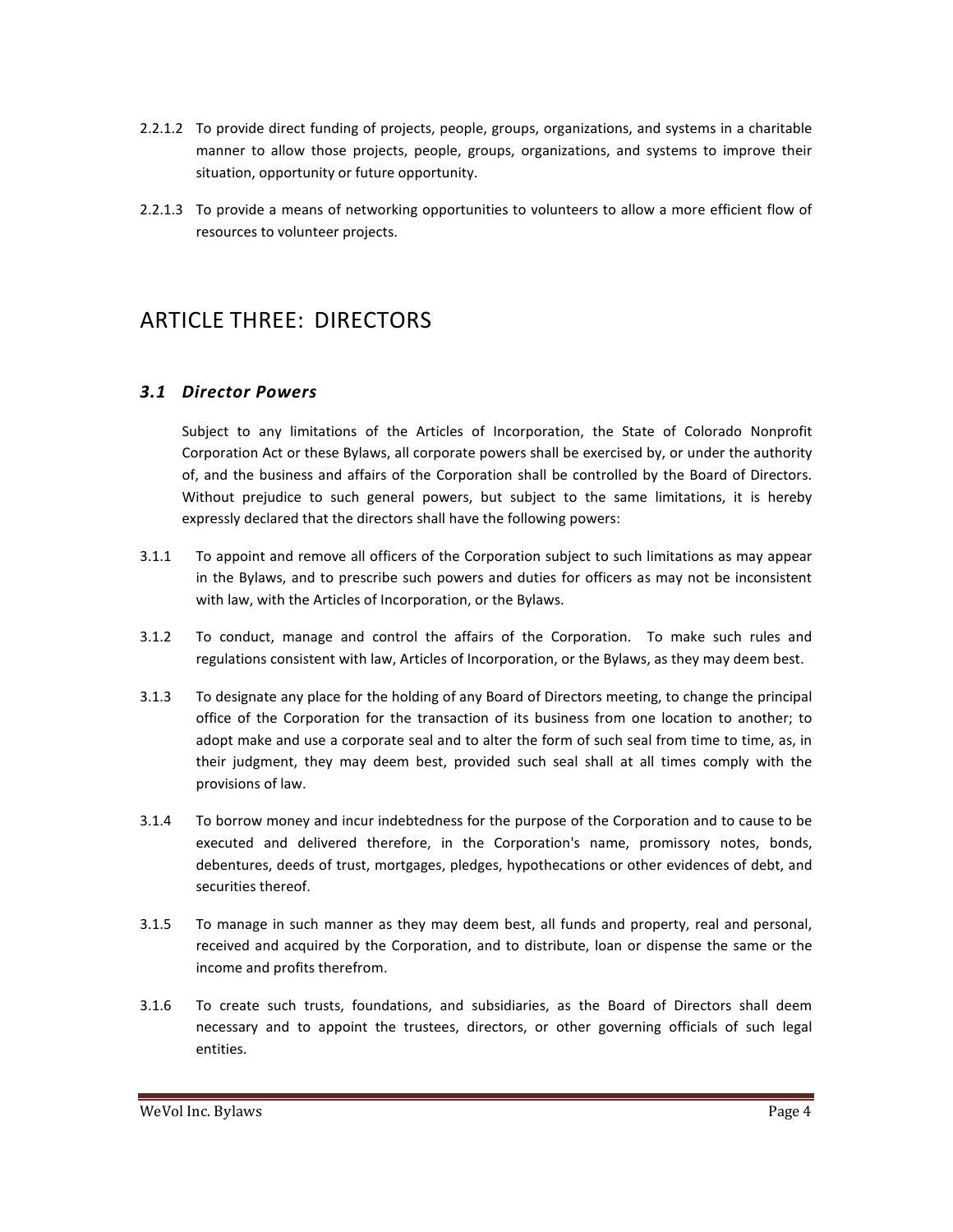#### *3.2 Number of Directors*

The number of participating members of the board is hereby defined as:

3.2.1 The number of directors constituting the entire Board shall be a minimum of four (4) and a maximum of eight (8), as fixed by resolution of the Board. Subject to the foregoing, the number of directors may be determined from time to time by action of the Board of Directors, provided that any action by the Board of Directors to effect such increase above the maximum or decrease below the minimum shall require the vote of at least two-thirds (2/3) of all directors then in office. No decrease in the number of directors shall shorten the term of any existing director then in office.

#### *3.3 Founding Directors*

Founding directors shall serve terms and have powers greater than elected directors. Founding directors are hereby granted status as Executive Directors of the Corporation. Founding directors for the purpose of the Bylaws are hereby explicitly named (no additional founding directors can hereafter be added):

- Damon Zuetell
- Jenny Zuetell
- Jen LaPlante
- Whitney Rucker
- Maura Sullivan
- 3.3.1 Founding director powers: Founding directors have the power to terminate any other founding directors position by a two thirds (2/3) vote, or can otherwise remove a founding director.
- 3.3.2 Founding directors shall serve a term as specified by the director unless otherwise terminated by a vote by other founding members or unless otherwise incapacitated, deceased.

### *3.4 Qualifications for Office*

3.4.1 Every director must be a member in good standing of this Corporation. Each director must be a U.S. citizen. No person who is holding public office is eligible to be a director. Each director is to be selected for knowledge of the charitable needs of the community or area and shall serve without compensation except for reasonable expenses incurred for the Corporation. Directors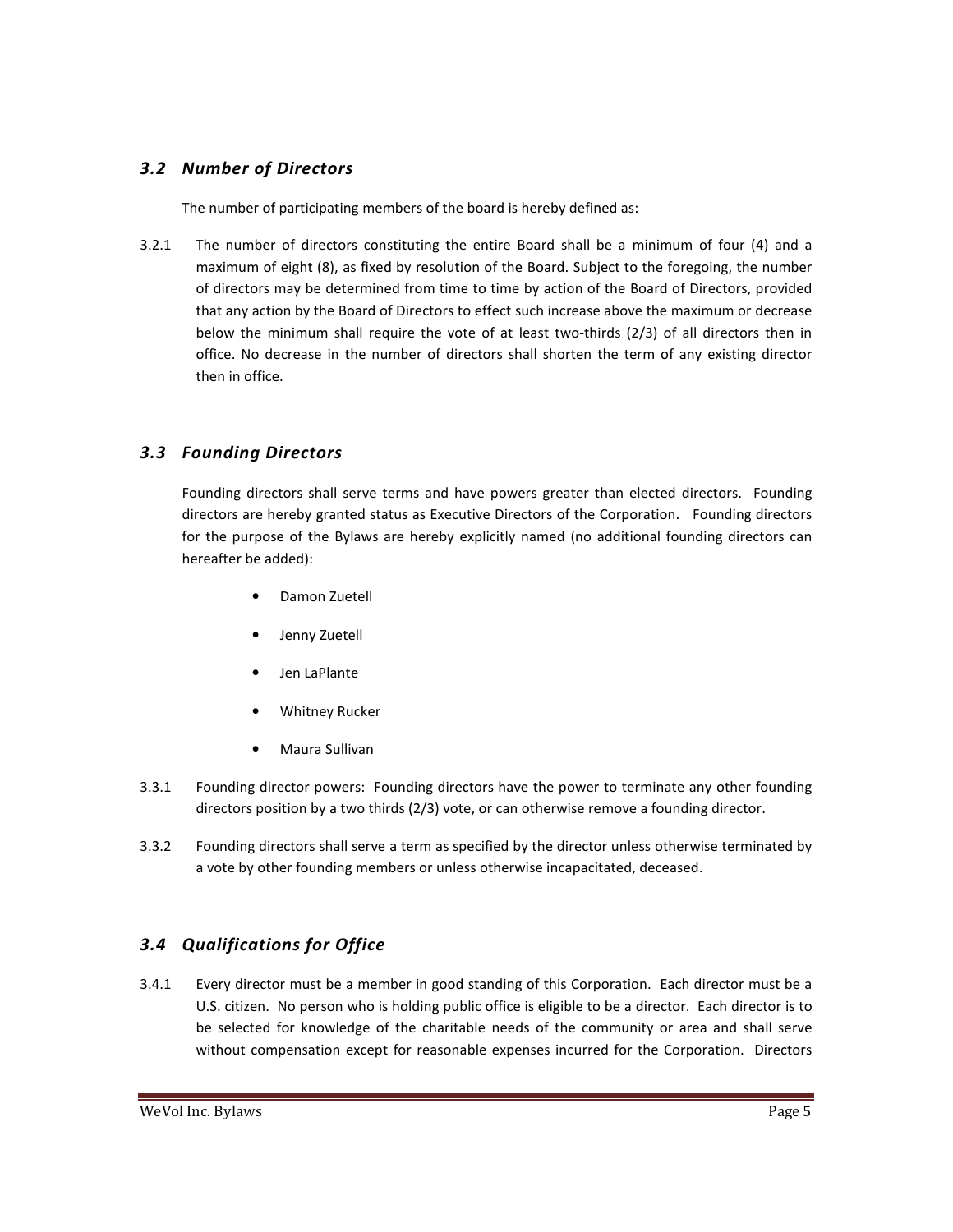shall be appointed to the Corporation only by the existing Board of Directors. Each director shall be at least 18 years of age.

#### *3.5 Election of Directors.*

3.5.1 All directors shall be elected by the voting members of the Board of Directors of the Corporation. The Board of Directors shall choose their own members based on the proposed members qualifications. In the event that an organization having appointing authority shall cease to exist, then the Board of Directors shall designate the holder of another office or another organization to exercise the appointing authority. The term of each director, upon being elected to office, shall begin at the beginning of the next calendar/fiscal year.

#### *3.6 Term of Office.*

3.6.1 With the exception of the founding members of the board the regular term of office for each director shall be two (2) years, unless sooner terminated by death, incapacity, resignation or removal. Directors may be elected or appointed to no more than three (3) successive terms. Founding directors shall hold office until such time as they see fit to resign or unless sooner terminated by death, incapacity, resignation or removal. A director who has served all or part of two (2) successive terms shall be ineligible for reelection for one (1) year. All directors shall hold office until the expiration of the term for which each was elected, until a successor has been duly elected and qualified, or until the director's prior resignation or removal as hereinafter provided.

#### *3.7 Staggering of Terms.*

3.7.1 The terms for elected directors shall be staggered. In order to stagger the terms of directors, as close as possible to one-third (1/3) of the elected directors shall be selected each year. In order to stagger the terms of the initial elected directors, upon the effective date of these Bylaws or upon the installation of the initial directors, whichever occurs later, the directors shall draw lots to determine which individuals shall serve for an initial term of one, two, or three years.

#### *3.8 Nomination of Directors*

3.8.1 Prior to the annual meeting of voting members, the Board of Directors shall select a committee to present a list to the Board of Directors containing the names of eligible nominees as directors for the ensuing year. Said list shall contain the names of at least one eligible nominee to each vacancy. In case the Board of Directors fails, for any reason, to elect such a committee within the time specified, then it shall be the duty of the President to appoint such a committee. Nominations made by the committee for directors must be delivered to the Secretary at least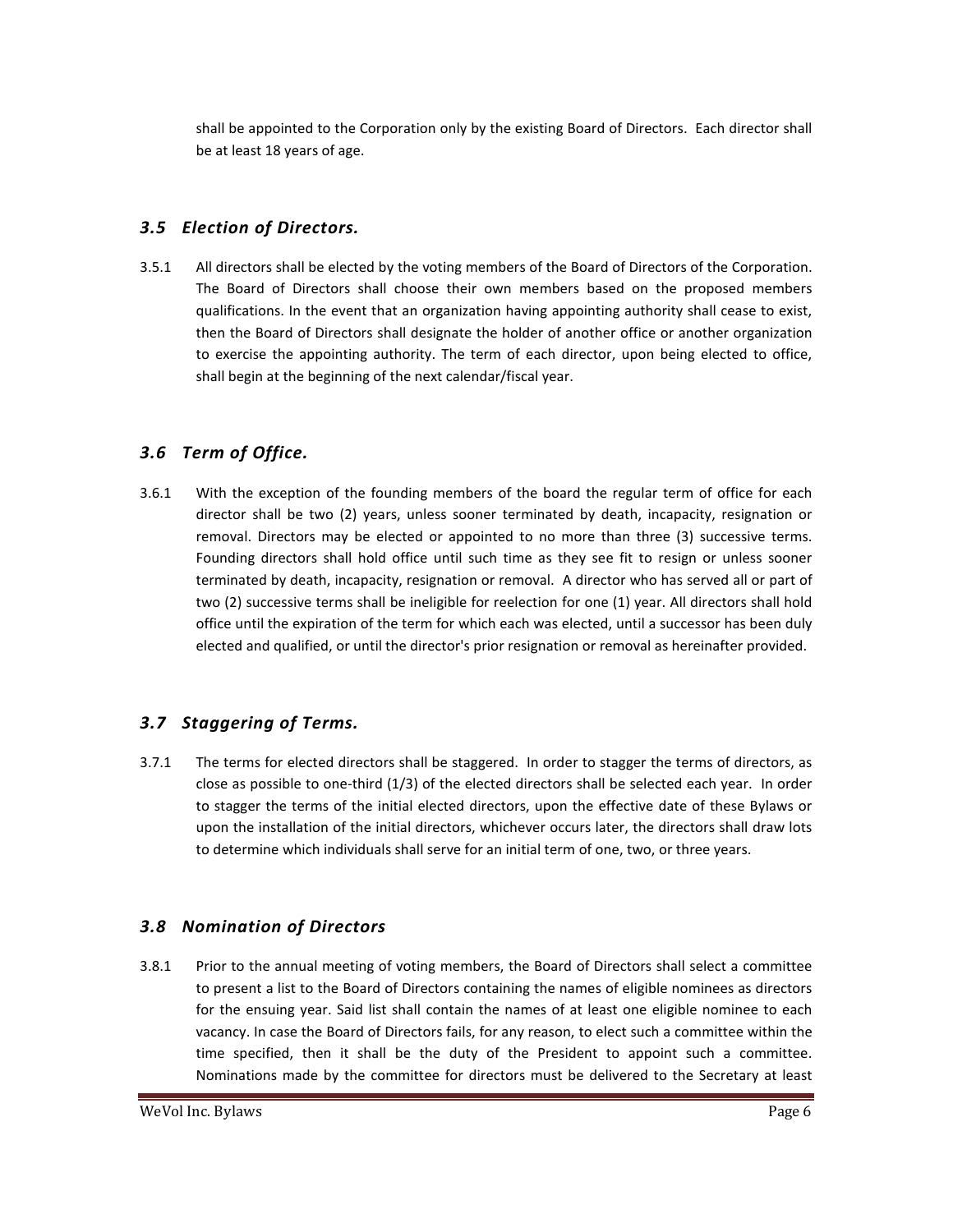sixty (60) days before the annual meeting of the voting members. The Secretary shall attach a list of nominees to the notification of the annual meeting of the voting members. [Alternate] At least forty-five (45) days prior to the annual meeting of the voting members, the Nominations Committee shall present a list to the Secretary containing the names of eligible nominees as directors for the ensuing year. Said list shall contain the names of at least one eligible nominee to each vacancy. The Secretary shall mail a notification of the annual meeting of the voting members and a list of nominees to the voting members at least thirty (30) days prior thereto. Nominations for directors may also be received from the floor during any meeting of the voting members at which directors are to be elected.

#### *3.9 Resignation, Dismissal, & Suspension*

- 3.9.1 Resignation: Any director may resign from office at any time by giving written notice one month prior thereof to an officer of the Corporation.
- 3.9.2 Dismissal: Any elected director may be dismissed with or without cause by a two-thirds (2/3) vote of all of the other directors then in office. Any founding director can be dismissed from the board by a 100% no confidence vote by all other founding and elected directors.

Cause for dismissal vote can occur (without limiting other causes for removal) whenever a director:

- a) fails to attend one (1) meeting of the Board of Directors during a six month span, notwithstanding that he or she otherwise qualifies for office;
- b) is convicted of a felony;
- c) has committed a material breach of his or her fiduciary duty;
- d) has committed an act of moral depravity; or
- e) ceases to be a member in good standing of the Corporation while in office as a director.
- 3.9.3 Suspension of directors: In the event of criminal charges of any sort the members of the board can choose to suspend a fellow member of the board. In the event of felony charges, the member of the board is automatically suspended from the board.

#### *3.10 Existence of Vacancies.*

- 3.10.1 A vacancy in the Board of Directors exists in case of the happening of any of the following events:
	- (a) The death, incapacity, resignation, or removal of any director.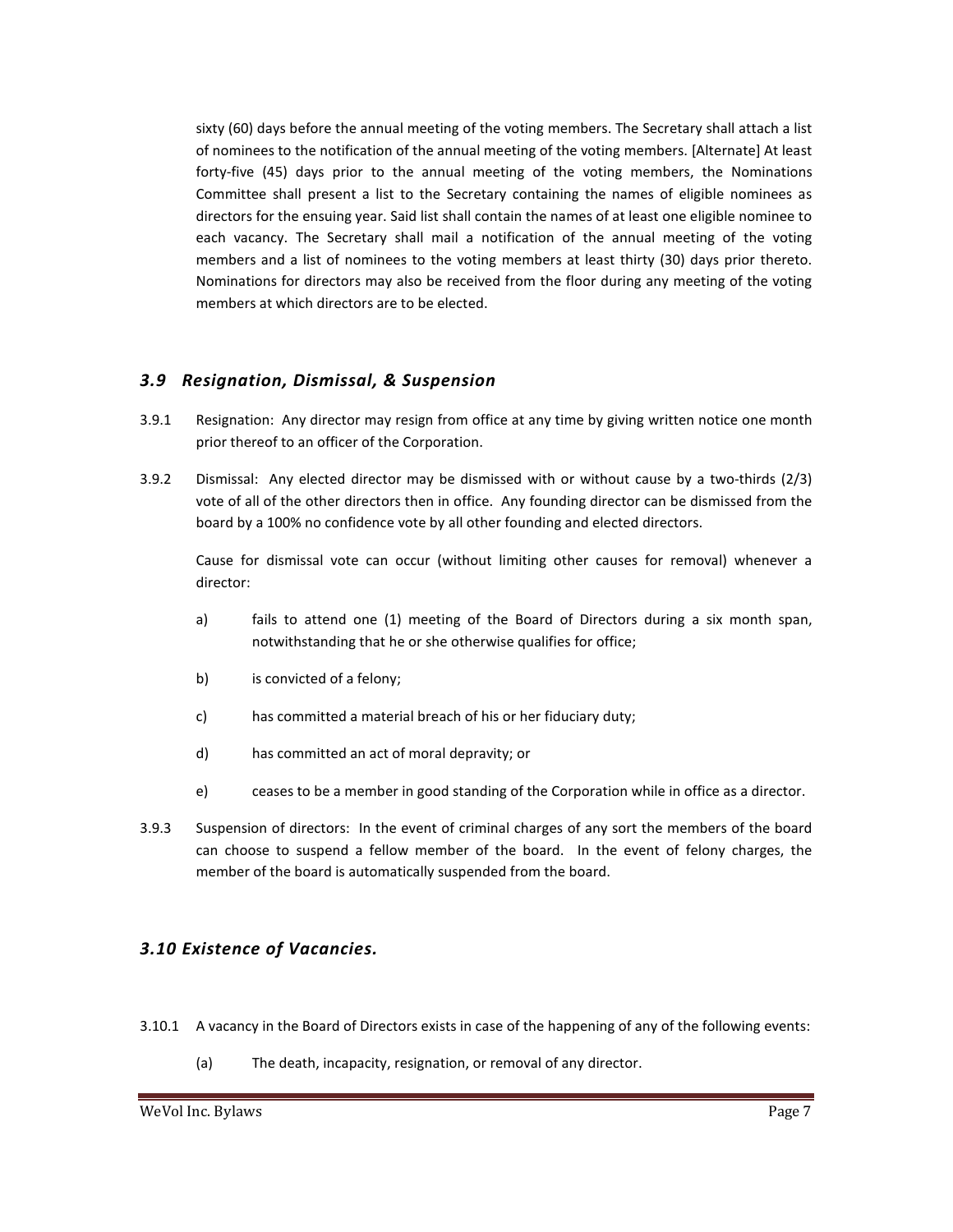- (b) The authorized number of directors is increased.
- (c) At any meeting of the voting members at which a director is to be elected, but the voting members fail to elect the full authorized number of directors to be voted for at that meeting.
- (d) An organization or official who has the right to appoint a director as provided in this Article fails to appoint the full authorized number of directors to be appointed by them.

#### 4.10. Filling of Vacancies.

Any vacancy occurring on the Board of Directors may be filled by a vote of the majority of the remaining directors. A director so chosen shall serve for the balance of the unexpired term of the vacant office. If the Board of Directors accepts the resignation of a director, tendered to take effect at a future time, the Board may elect a successor to take office when the resignation becomes effective for the balance of the unexpired term of the resigning director. However, the Board has the power to fill or leave unfilled, until the next election, all vacancies occurring on the Board, including those created by an authorized increase in the number of directors. In the event that the Board decides not to fill a vacancy for a director whose office is subject to election by the voting membership, the President may call a special meeting of the voting members to elect such director. In the event that less than a quorum of the Board remains to fill vacancies, then in that event, a vote of one hundred percent of the remaining directors shall be required to fill any vacancy.

4.11. Place and Number of Meetings.

Meetings of the Board of Directors shall be held at any place which has been designated from time to time by verbal or written agreement of the Board or by written consent of all directors. In the absence of such designation, meetings shall be held at the principal office of the Corporation. The Board shall hold at least three (3) meetings each calendar year.

The Corporation will hold regular meetings at monthly intervals unless otherwise stipulated. Meetings will be attended by the Board of Directors and will be arranged by the President of the Corporation or a surrogate. Changes to the meeting interval, duration, day, time, or other specifics can be made by the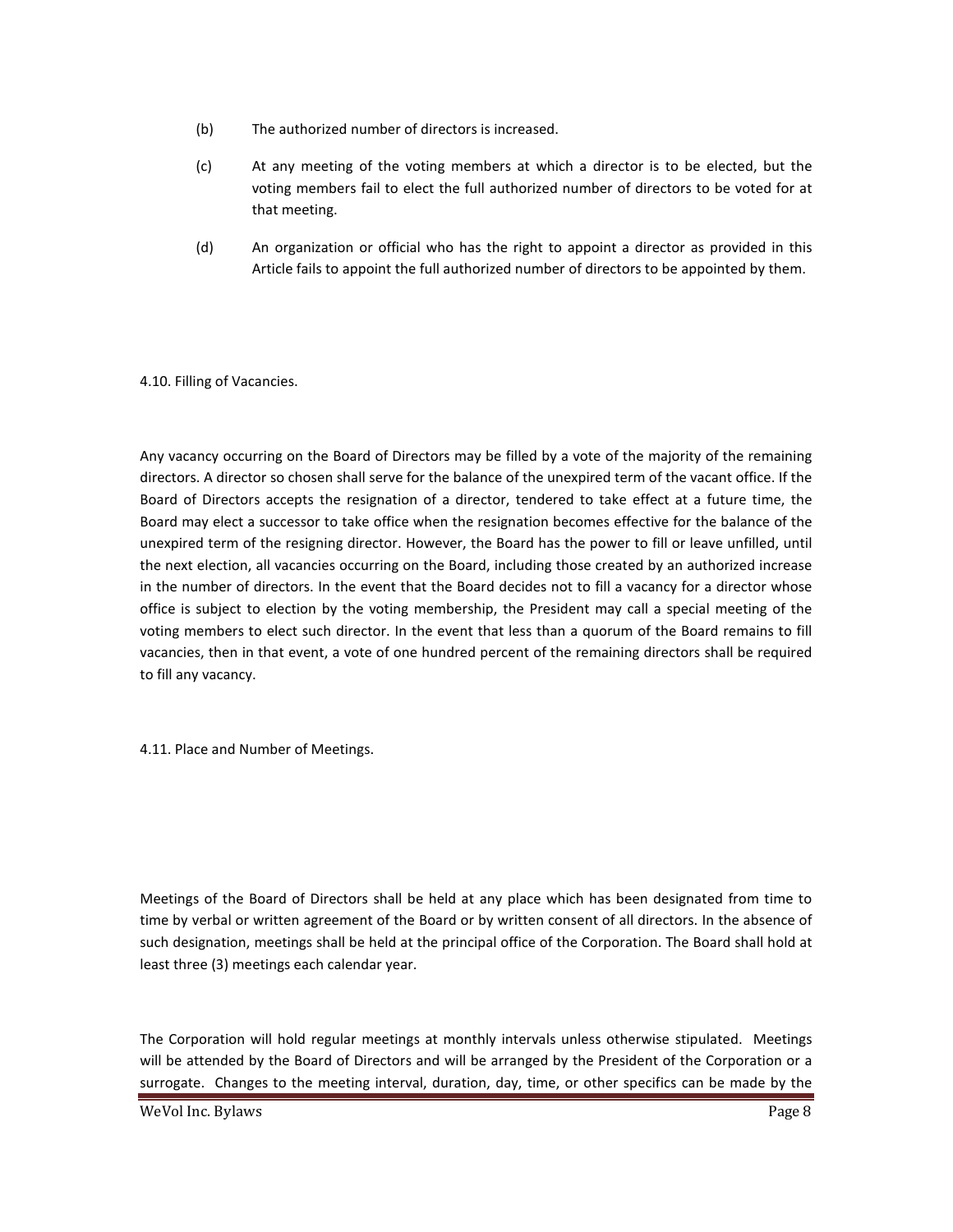President or Board of Directors at any time and do not require an amendment or modification to these Bylaws.

4.12. Annual and Special Meetings.

During December of each year, the Board of

 Directors shall hold an annual meeting for the purpose of filling vacancies on the Board and the election of officers. Other business may be transacted at the annual meeting if proper notice thereof is given. Special meetings of the Board of Directors for any purpose(s) may be called at any time by the President, or, if the President is absent, or unable or refuses to act, by one-third (1/3) of the directors then in office.

#### 4.13. Notice of Meetings

A regular meeting of the directors may be held without prior notice. Notice of the time and place of special meetings of the Board shall be given personally to the directors or sent by mail or other form of communication, charges prepaid, addressed to the director at their address as shown upon the records of the Corporation at least three (3) days in advance of such meeting. Such notice shall state the general nature of the business to be considered at the special meeting.

4.14. Quorum and Voting.

A quorum will consist of at least one-third (1/3) of the total number of directors. Every act or decision done or made by a majority of the directors present at a meeting duly held, at which a quorum was present, shall be regarded as the act of the Board of Directors, unless a greater number is required by law or by the Articles of Incorporation or by these Bylaws. Each founding director present shall be entitled to two (2) votes; each elected member shall be entitled to one (1) vote. Voting by proxy shall not be permitted. A director may participate in any meeting of the directors by means of conference telephone or similar communications equipment by means of which all persons participating in the meeting can hear each other. Participation in a meeting pursuant to this paragraph constitutes presence in person at the meeting. The transactions of any meetings of the Board of Directors, however called and noticed, or wherever held, shall be as valid as though they had a meeting duly held after regular call and notice, if a quorum be present and if, either before or after the meeting, each of the directors not present signs a written waiver of notice or a consent to holding such meeting or an approval of the minutes thereof. All such waivers, consents, or approvals shall be filed with the corporate records or made a part of the minutes of the meeting.

WeVol Inc. Bylaws **Page 9**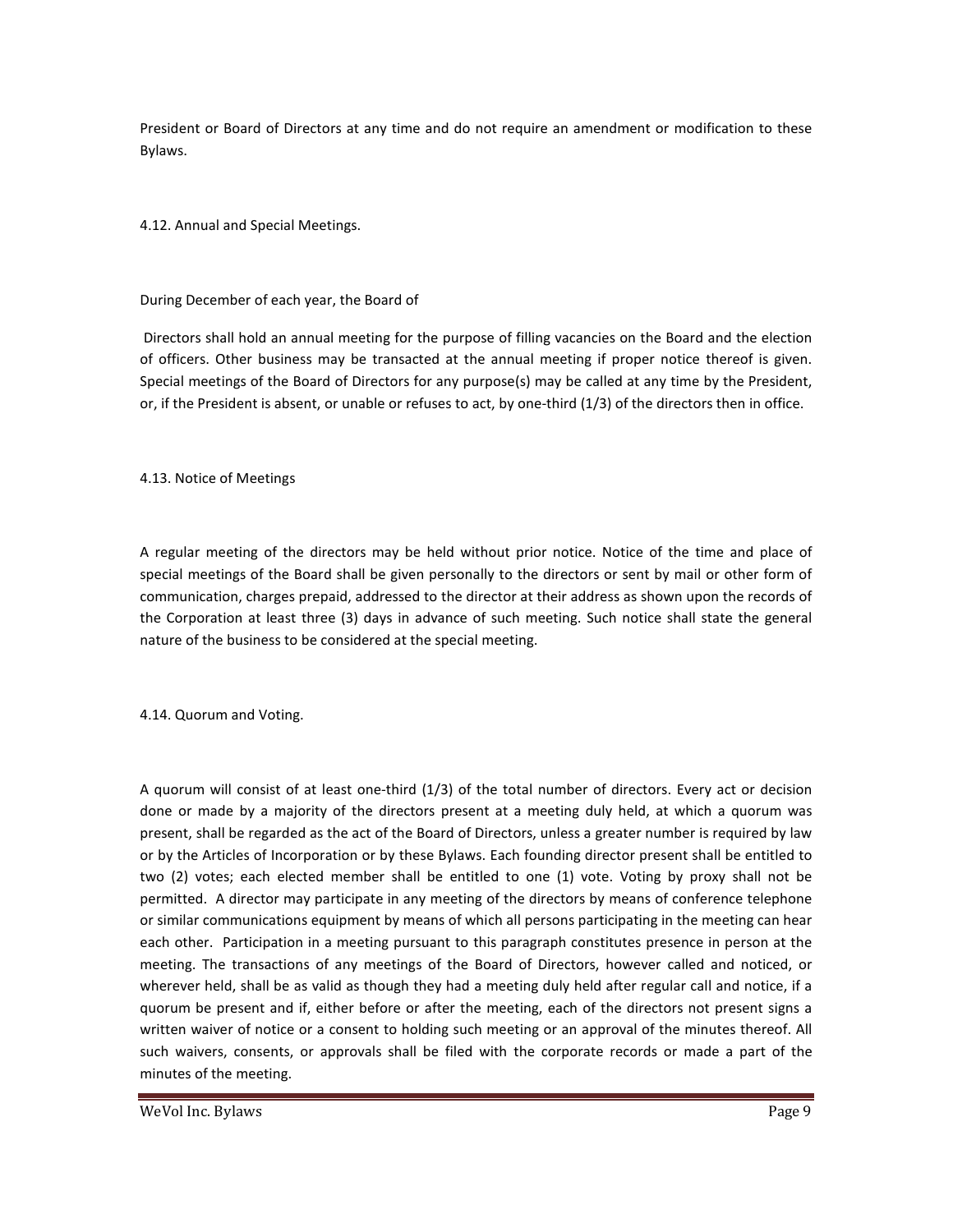#### 4.15. Presumption of Assent.

A director who is present at any meeting of the directors, or a committee thereof of which the director is a member, at which action on a corporate matter is taken, is presumed to have assented to such action unless a dissent is entered in the minutes of the meeting or unless the director files a written dissent to the action with the person acting as the secretary of the meeting before or promptly after the adjournment thereof. A director who is absent from a meeting of the Board, or a committee thereof of which the director is a member, at which any such action is taken is presumed to have concurred in the action unless the director files a dissent with the Secretary of the Corporation within a reasonable time after obtaining knowledge of the action.

4.16. Action By Unanimous Written Consent. Any action required or permitted to be taken by the Board of Directors may be taken without a meeting and with the same force and effect as if taken by a unanimous vote of directors, if authorized by writing signed individually or collectively by all directors. Such consent shall be filed with the regular minutes of the Board.

4.17. Notice of Adjournment. Notice of the time and place of holding an adjourned meeting need not be given to absent directors if the time and place be fixed at the meeting adjourned.

4.18. Ex Officio Board Advisors. All current officers of the Corporation and the immediate past President of the Corporation, to the extent such persons are not elected directors, shall be ex officio advisors to the Board of Directors. Ex officio advisors are entitled to attend and participate in meetings of the Board of Directors, but not to vote in their ex officio capacity. However, the immediate past president may vote solely in the event of a tie vote among directors present at a duly convened meeting of the Board, to break the tie. Current officers shall be ex officio advisors so long as they are officers of the Corporation. The immediate past president shall be an ex officio advisor for a term of one (1) year.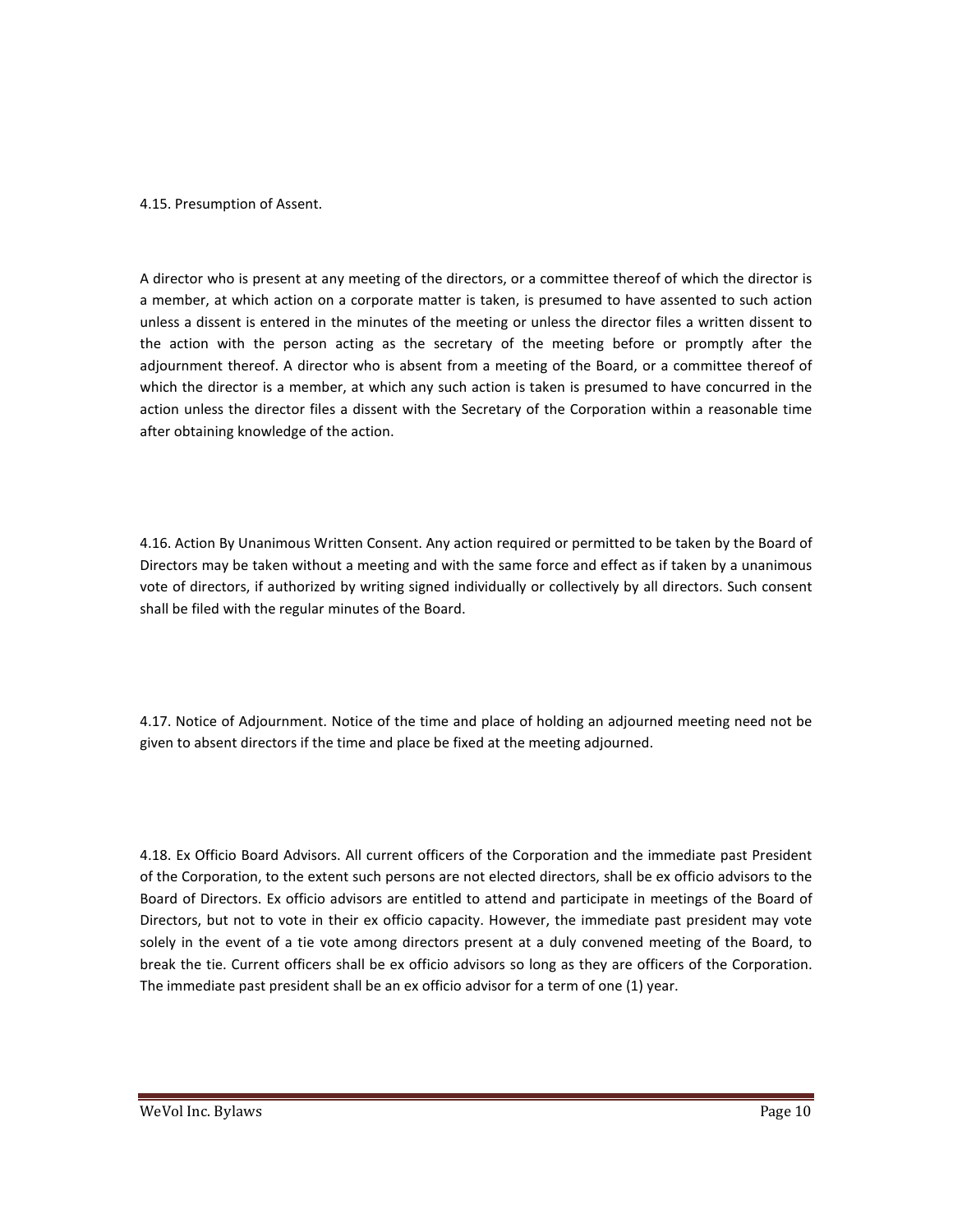4.19. Committees.

Committees of the Board of Directors shall be standing or special. The Board of Directors or the President may refer to the proper committee any matter affecting the Corporation or any operations needing study, recommendation, or action. The Board may establish such standing or special committees as it deems appropriate with such duties and responsibilities as it shall designate, except that no committee has the power to do any of the things a committee is prohibited from doing under the State of Colorado Nonprofit Corporation Act or otherwise encumbering the assets of the Corporation. The Board shall appoint the members of such committees. Persons other than directors may be appointed to such committees, but the Chair of each committee must be a director of the Corporation.

## ARTICLE FOUR: OFFICERS

5.1. Responsibility.

All officers are subordinate and responsible to the Board of Directors.

5.2. Number and Selection.

The Board of Directors shall appoint a President, a Secretary and a Treasurer, and may appoint one or more Vice-Presidents, Assistant Secretaries, Assistant Treasurers, and such other officers as they may determine. Any two or more offices may be held by the same person except the offices of President, Secretary and Treasurer. The President and the Vice President, if any, must also be a director of the Corporation. Each officer shall hold office until a successor is elected and qualified, or until the officer's resignation, death or removal. Vacancies in offices shall be filled by election by the Board of Directors at any time to serve unexpired terms.

5.3. Resignation and Removal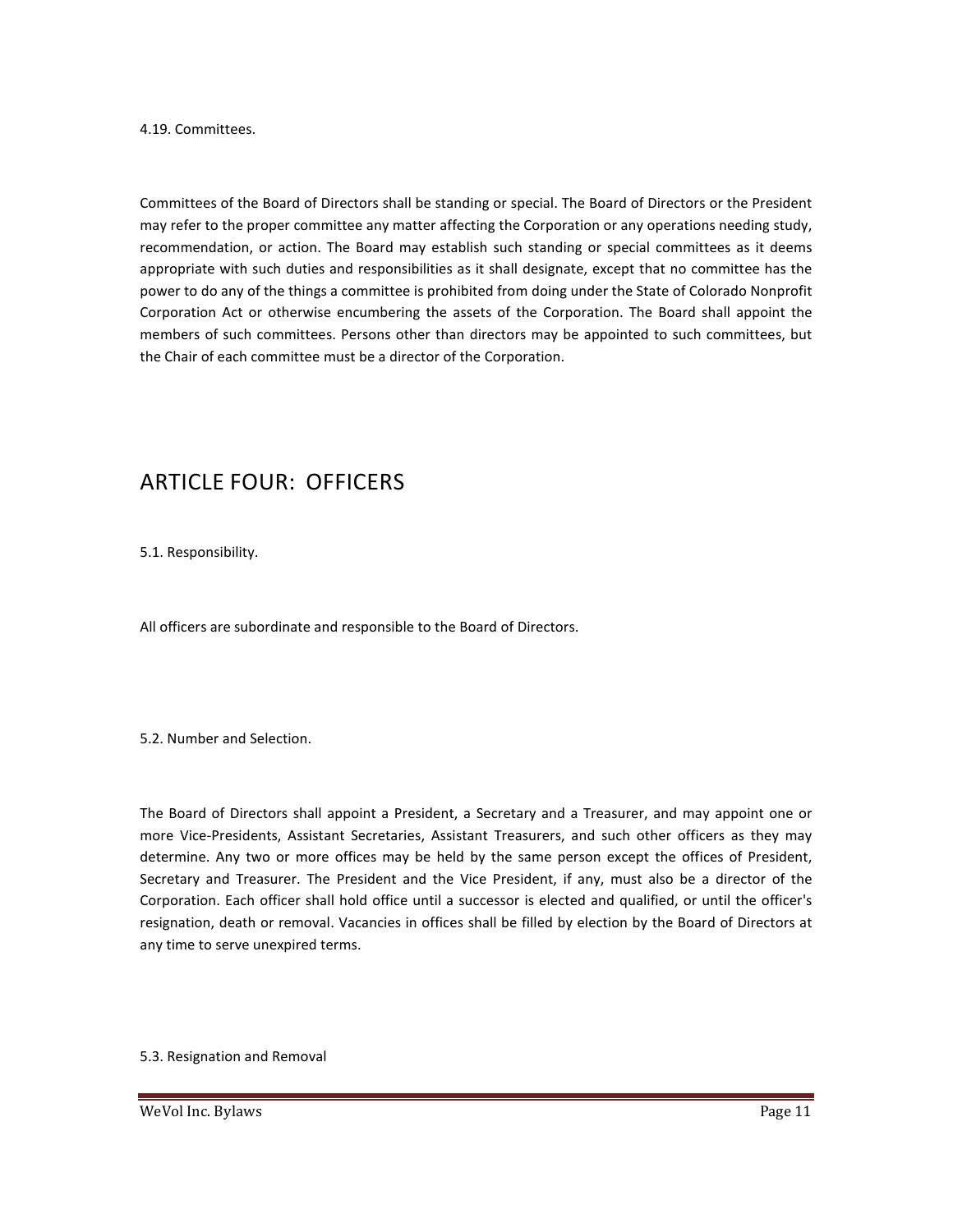The resignation of any officer shall be tendered in writing to any other officer and shall be effective as of the date stated in the resignation. Any officer may be removed during their term by majority vote of the Board of Directors whenever, in their judgment, removal would serve the best interests of the Corporation. Such removal shall terminate all authority of the officer, except that any rights to compensation and other perquisites shall depend on the terms of the officer's employment and the circumstances of removal.

5.4. President

The President shall be the chief executive and operating officer of the Corporation, and subject to the direction and under the supervision of the Board of Directors, shall have general charge of the business affairs and property of the Corporation. The President shall preside at all meetings of the Board of Directors. The President shall have such other duties and responsibilities and may exercise such other powers as are usually incident to the office or as from time to time may be assigned by these Bylaws or the Board of Directors.

5.5. Chair of the Board

The Chair of the Board shall interest himself or herself in all affairs of the Corporation; he/she shall preside at all meetings of the Board of Directors. He/She shall appoint all committees and designate all committee chairmen, unless the composition of any committee is specifically provided for the Articles or these Bylaws. He/She shall do and perform such other duties as are usually incident to the office or as from time to time may be assigned to him by these bylaws or the Board of Directors.

5.6. Vice President

At the request of the President, or in the President's absence or disability, the Vice President shall perform all the duties of the President. When so acting, the Vice President shall have all of the powers of, and be subject to all the restrictions upon the President. The Vice President shall have such other duties and responsibilities and may exercise such other powers as from time to time may be assigned by the President or the Board of Directors or as may be provided in these Bylaws.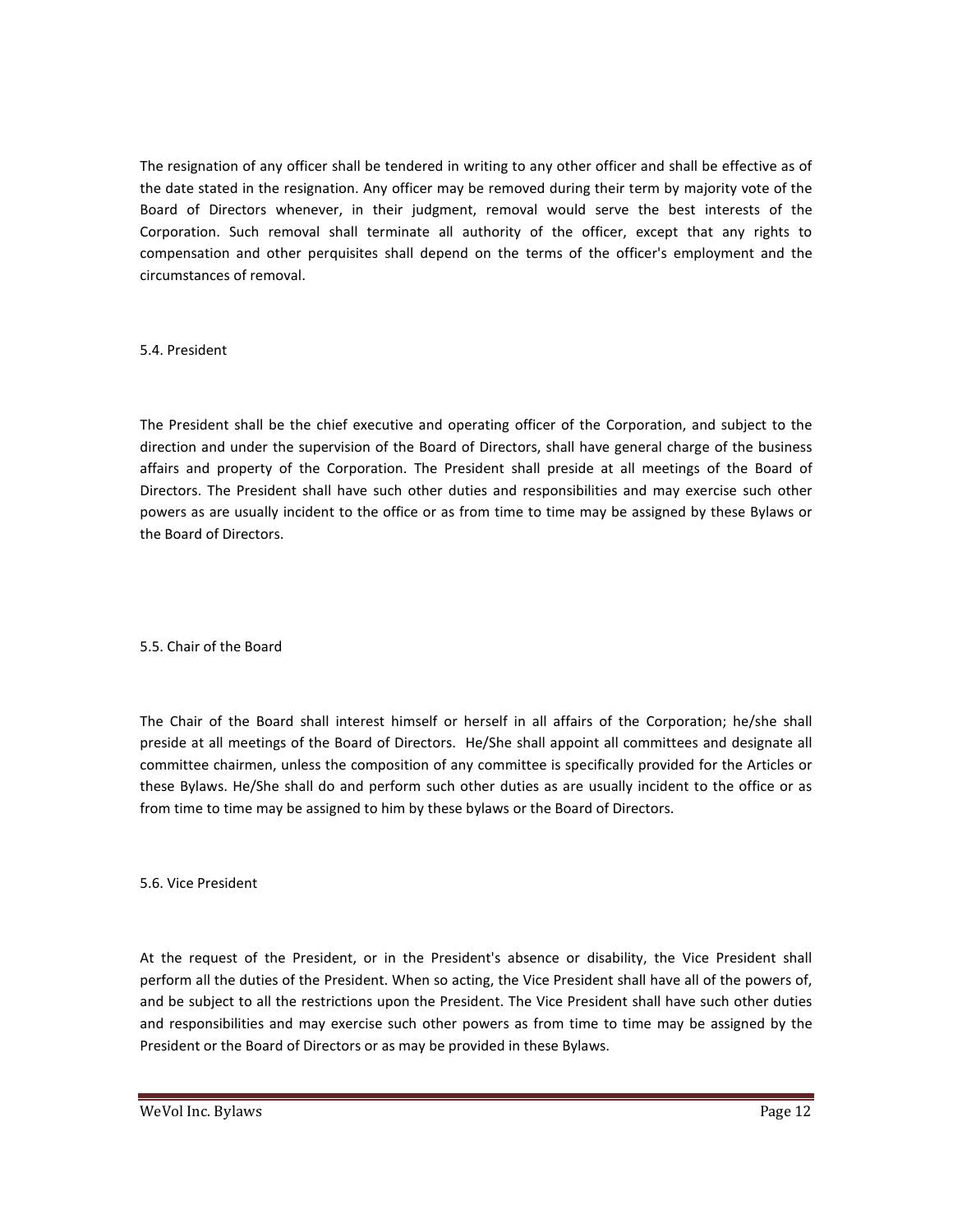#### 5.7. Secretary

The Secretary shall cause to be kept at the principal office of the Corporation, the Secretary's principal place of business, or such other place as the Board of Directors may order, the official seal of the Corporation (if any), and a book of minutes of all meetings of directors and members. The Secretary shall also maintain and protect a file of all official and legal documents of the Corporation. The Secretary shall perform such other and further duties as may be required by law or as may be prescribed or required from time to time by the Board of Directors or the Bylaws.

#### 5.8. Treasurer

The Treasurer shall have custody of all Corporation funds; keep full and accurate accounts of all receipts and disbursements of the Corporation, an inventory of assets, and a record of the liabilities of the Corporation; deposit all money and other securities in such depositories as may be designated by the Board of Directors; disburse the funds of the Corporation as ordered by the President or the Board of Directors taking proper vouchers for disbursements; and prepare all statements and reports required by law, by the President or by the Board of Directors. The Treasurer shall have such other duties and responsibilities and may exercise such other powers as are usually incident to the office or as from time to time may be assigned by these Bylaws, the Board of Directors, or the President. The Board of Directors or the President may delegate all or part of the authority and duties of the Treasurer to subordinate officers.

#### 5.9. Salaries

The salaries of the officers, if any, of the Corporation shall be fixed from time to time by the Board of Directors. The Board of Directors may delegate to any officer the authority to fix the salary or other compensation of subordinate officers. No officer or subordinate officer shall be prevented from receiving such salary by reason of the fact that such officer is also a director of the Corporation. The Board of Directors may make provision for continuance, for a reasonable period, of a reasonable portion of the salary of any officer who may become disabled during their term of office.

#### 5.10. Annual Transition.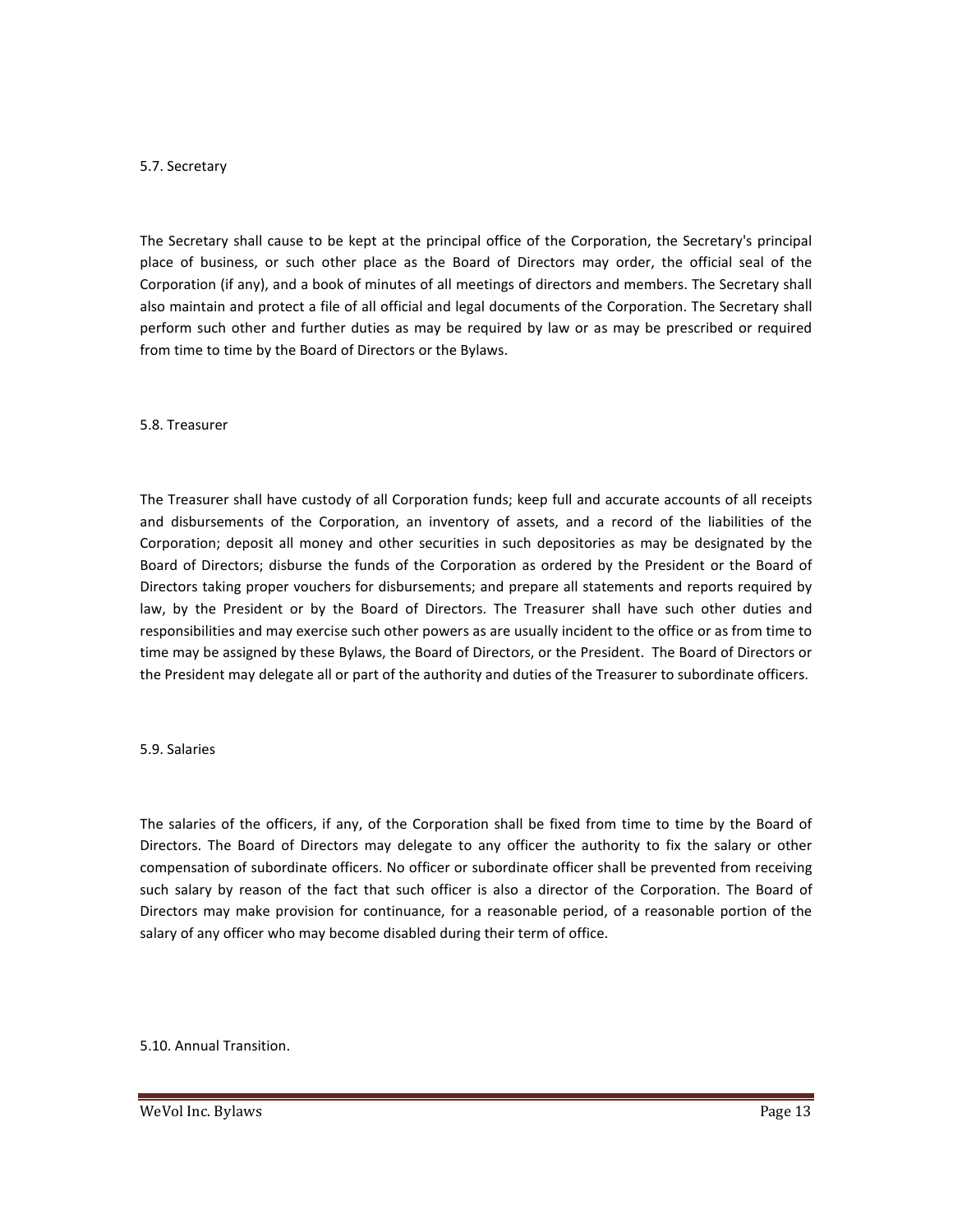To maintain Corporation continuity, officers whose terms of office have expired shall assure the orderly transition of authority to their successors before being relieved of their responsibilities. Similarly, officers whose terms of office have expired shall take all appropriate steps to substitute their successors on all of the Corporation's financial accounts and signature cards.

#### ARTICLE FIVE: MEMBERSHIP

5.1. Membership. The Corporation shall have no members other than the persons elected or appointed as members of the Board of Directors, who shall be considered to be the members of the Corporation for the purposes of any statutory provision or rule of law relating to members of a non-stock nonprofit corporation.

5.2. Associates: The Board of Directors may provide for the creation and recognition of associates of the Corporation to be known as "Corporation Associates" in its discretion. Such Corporation Associates will have no authority to act for or incur any liability against the Corporation, and will have no vote in the Corporation's corporate affairs. The purpose and authority of said Corporate Associates shall be determined and agreed upon by the Board of Directors and as such the title shall be revocable with or without cause or notice.

#### ARTICLE SIX: ADMINISTRATION OF DONATIONS

6.1. Donations

All donations of any nature, unless designated for a specific purpose, shall be used for such purposes as the Board of Directors may direct; and in the absence of any direction by the Board, such may be used for the general purposes of the Corporation. Donations include bequests and devises of deceased persons. At the discretion of the Board of Directors, the Corporation may raise revenues through fund-raising activities and donations. The Board of Directors has the right to refuse any donation made or offered to the Corporation with or without cause in its sole discretion.

6.2. All Donations Subject to these Bylaws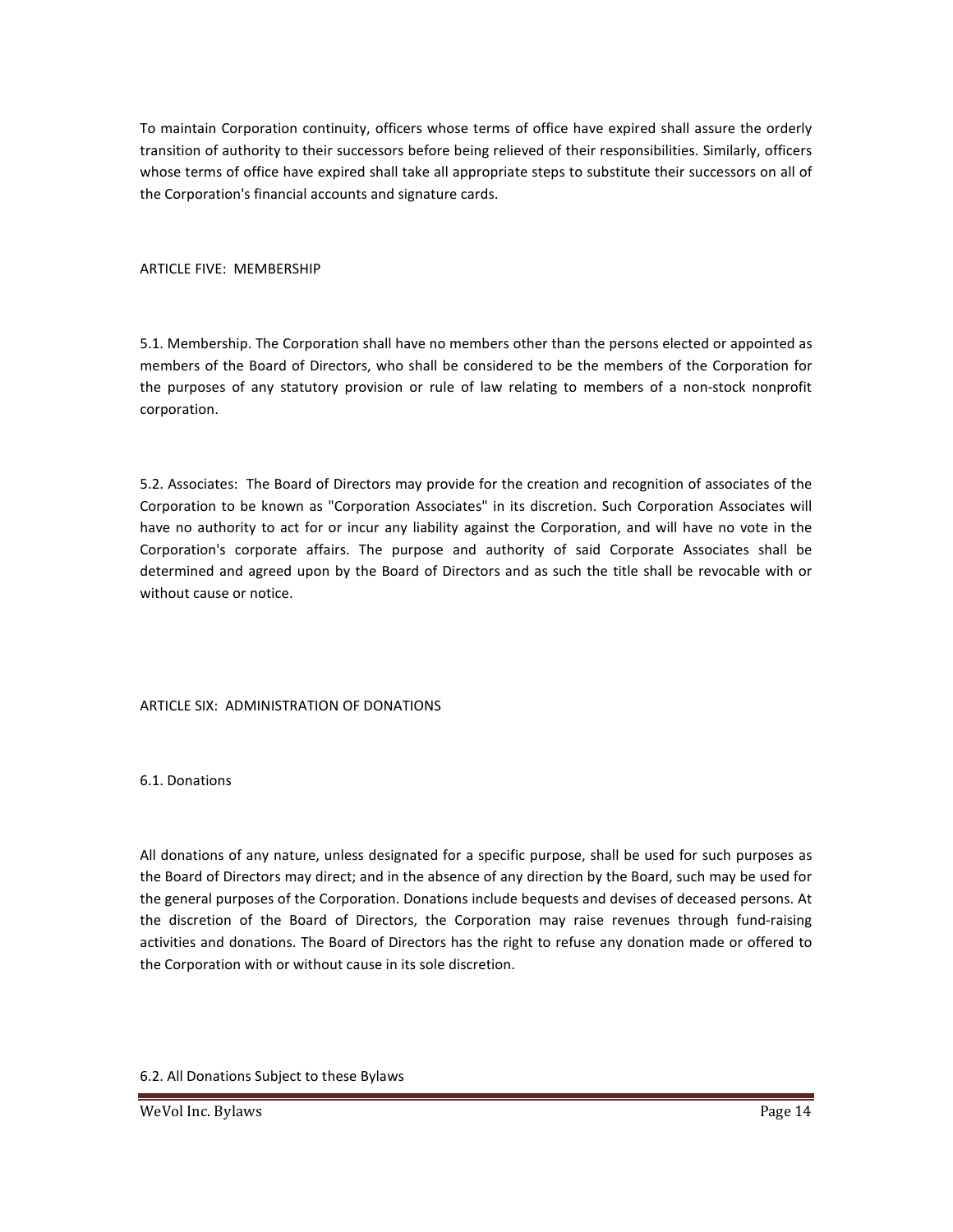Donors may make donations to or for the use of the Corporation by naming or otherwise identifying the Corporation in the gift transfer instrument. Each donor by making a donation to or for the use of the Corporation accepts and agrees to all the terms of these Bylaws. Further, each donor specifically provides that any fund created as a result of such donation shall be subject to the provisions in these Bylaws relating to the presumption of donor's intent, the variance from donor's directions, for amendments and dissolution, and to all other terms of these Bylaws as amended from time to time. 6.3. Segregation of Funds. No donation shall be required to be separately invested or held unless the donor so directs, or it is necessary in order to follow any other direction by the donor as to purpose, investment or administration, or in order to prevent tax disqualification, or is required by law. However, the Board may segregate any fund whenever convenient or useful as determined by the Board in its sole discretion. Directions for naming a fund as a memorial or otherwise may be satisfied by keeping under such name internal bookkeeping accounts reflecting appropriately the interest of such fund in each common investment.

6.4. Improper Donor Directions

If any direction by the donor, however expressed, would, if followed, result in the use of any donation or fund contrary to the charitable purposes of the Corporation, or if the Board is advised by counsel that there is a substantial risk of such result, the direction shall not be followed, but shall be varied by the Board so far as necessary to avoid such result, except that if a donor has clearly stated that compliance with the direction is a condition of such donation, then the donation shall not be accepted in case of such advice unless an appropriate judicial or administrative body first determines that the condition and direction need not be followed. Reasonable charges and expenses of counsel for such advice and proceedings shall be proper expenses of administration.

6.5. Changed Circumstances.

Whenever the Board of Directors decides that conditions or circumstances are such or have so changed since a direction by the donor as to purpose, or as to manner of distribution or use, that literal compliance with the direction is unnecessary, undesirable, impractical or impossible, or the direction is not consistent with the Corporation's charitable purposes, it may, by affirmative vote of two-thirds (2/3) of the directors, order such variance from the direction and such application of the whole or any part of the principal or income of the fund to other charitable purposes, as in its judgment will then more effectively serve such needs. Similarly, whenever the board decides that a donor's directions as to investment or administration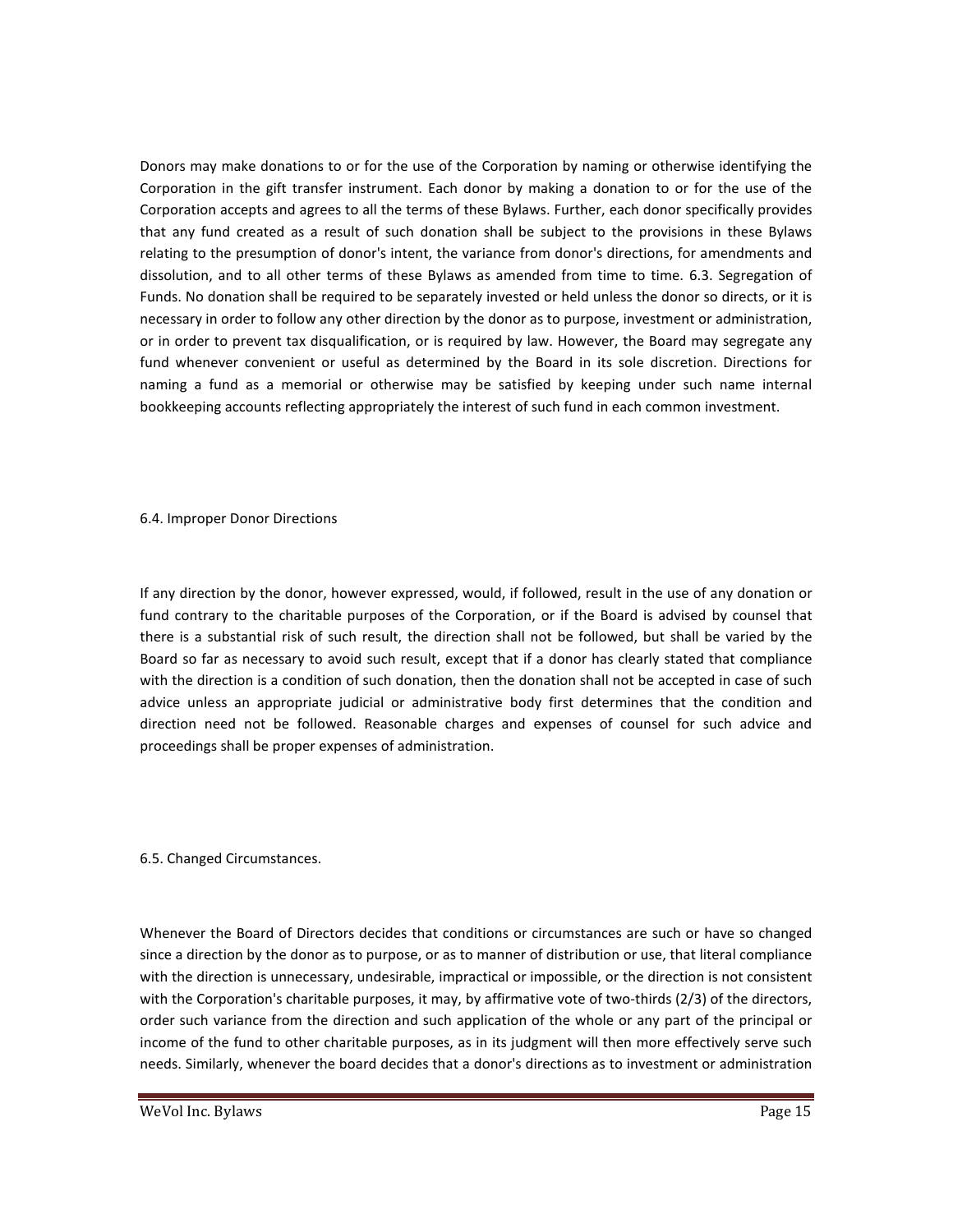have because of changed circumstances or conditions or experience proved impractical or unreasonably onerous, and impedes effectual serving of such needs, the Board may likewise order a variance from such directions to the extent in its judgment is necessary.

6.6. Charitable Trusts

If a donation is made to the Corporation by means of any charitable trust or charitable trust instrument, the payments to or for the use of the Corporation shall be regarded as Corporation funds only when the Corporation becomes entitled to their use, but the Board may take such actions as it from time to time deems necessary to protect the Corporation's rights to receive such payments.

6.7. Board Determinations

The Board shall from time to time but not less frequently than annually:

(a) Determine all distributions to be made from net income and principal of each fund pursuant to these Bylaws and any applicable donor's directions and make payments to organizations or persons to whom payments are to be made, in such amount and at such times and with such accompanying restrictions, if any, it deems necessary to assure use for the charitable purposes and in the manner intended.

(b) Determine all disbursements to be made for administrative expenses incurred by the Board and direct the respective officers as to payment thereof and funds to be charged. Disbursements for proper administrative expenses incurred by the Board, including salaries for such professional and other assistance as it from time to time deems necessary, shall be directed to be paid as far as possible, first from any funds directed by the donor for such purpose, and any balance out of other Corporation funds.

6.8. Making of Distributions

The Board may, in furtherance of the Corporation's charitable purposes, when needs therefore have been determined, and with appropriate provisions to assure use solely for such purposes, direct distributions to such persons, organizations, governments or governmental agencies as in the opinion of the Board can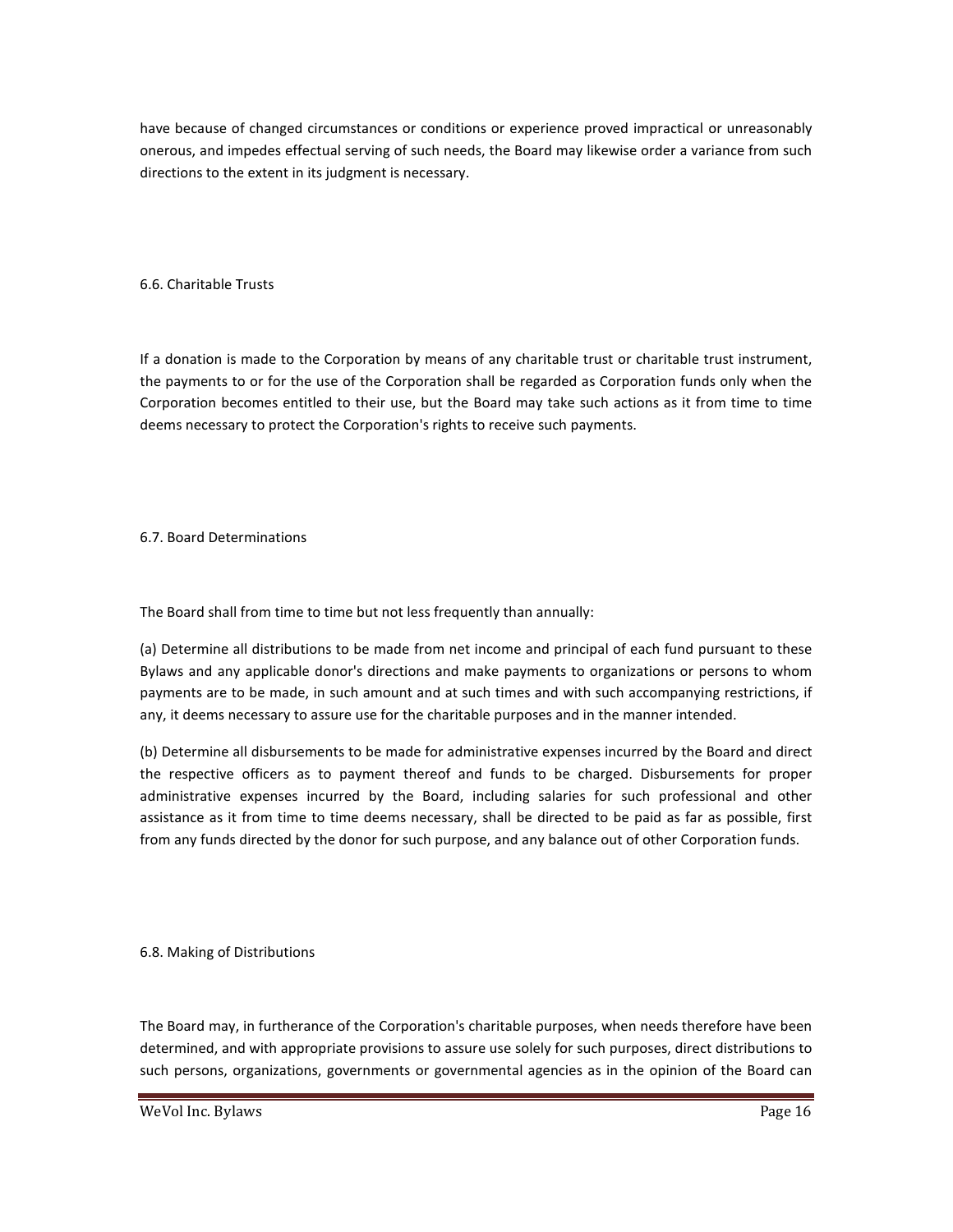best carry out such purposes or help create new qualified charitable organizations to carry out such purposes.

#### 6.9. Distributions of Principal

Determinations may be made to distribute all or part of the principal from funds donated without directions as to principal or income, as well as pursuant to directions expressly permitting the use of principal. The Board shall in such circumstance inform the investment manager of the Corporation, if any, as far in advance as the Board deems practicable so as to permit the investment manager to adjust its investment policies accordingly and may, upon being advised as to how the desired distribution and any necessary liquidation of investments can most economically be accomplished, adjust its directions for distribution accordingly.

#### ARTICLE SEVEN: PROHIBITED ACTIVITIES

7.1. Actions Jeopardizing Tax Status.

This Corporation shall not carry on any activities not permitted to be carried on by an organization exempt from federal income taxes under §501(c)(3) of the Internal Revenue Code of 1986, as amended, or the corresponding provision of any future United States internal revenue law.

7.2. Lobbying and Political Activities.

(a) The Corporation shall not lobby (including the publishing or distribution of statements) or otherwise attempt to influence legislation except as authorized by a resolution adopted by the Board of Directors.

(b) The Corporation shall not participate or intervene in (including the publishing or distribution of statements) any political or judicial campaign on behalf of any candidate for public office whatsoever.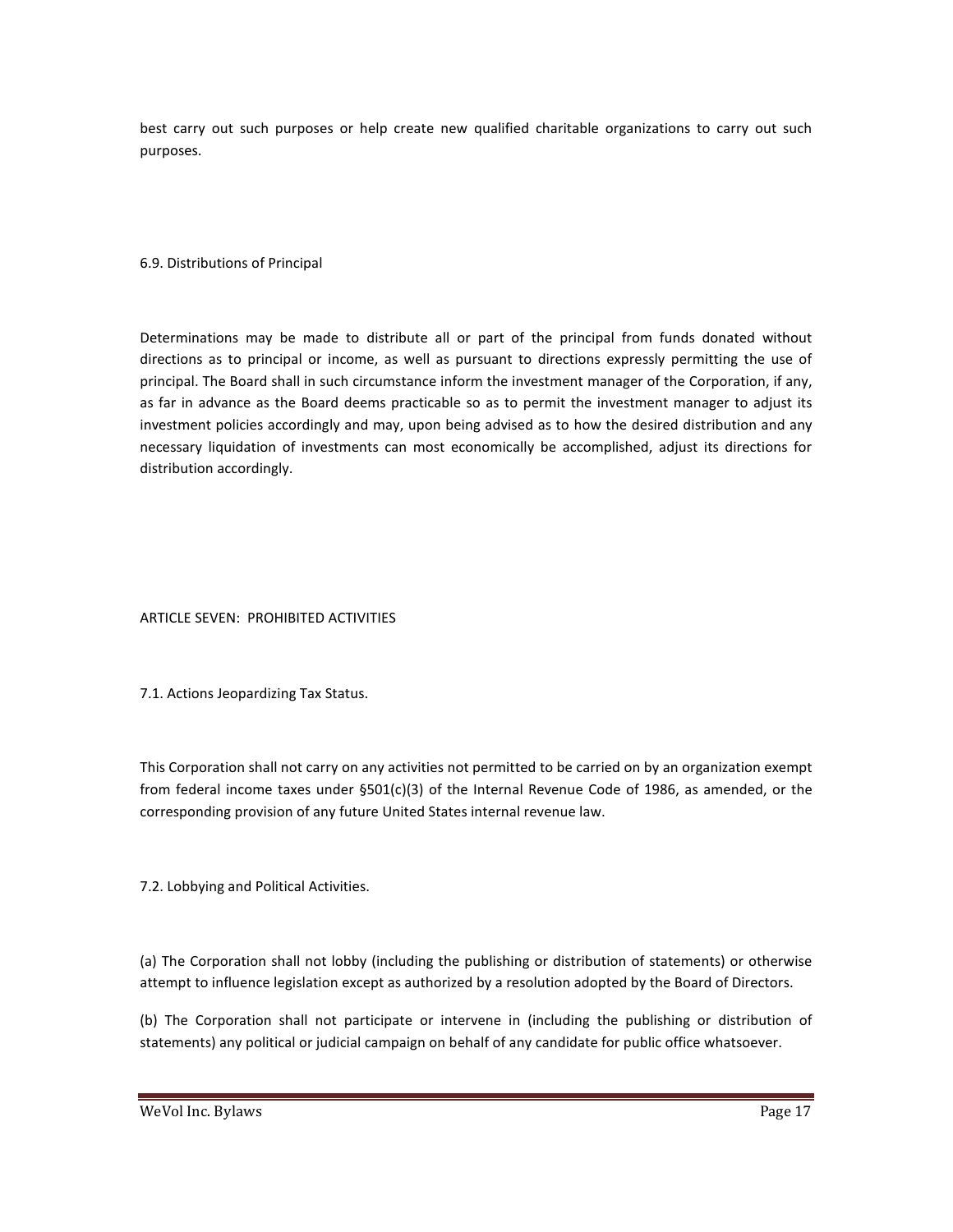#### 7.3. Private Remuneration

No part of the net income or net assets of the Corporation shall provide benefit to, or be distributable to, its directors, officers, members or other private persons. However, the Corporation is authorized to pay reasonable compensation for services actually rendered and to make payments and distributions in furtherance of its tax exempt purposes.

7.4. Non-Discrimination.

In the conduct of all aspects of its activities, the Corporation shall not discriminate on the grounds of race, color, sexual orientation, national origin, or gender.

7.5. Prohibited Acts

At any time during which the Corporation is deemed a private foundation, the Corporation shall not engage in any act of self-dealing as defined in Internal Revenue Code §4941(d); the Corporation shall distribute its income for each taxable year at such time and in such manner as not to become subject to the tax on undistributed income imposed by Code §4942; the Corporation shall not own any excess business holdings that would subject it to tax under Code §4943; the Corporation shall not make any investments in such manner as to subject the Corporation to the tax imposed by Code §4944; and the Corporation shall not make any taxable expenditures as defined in Code §4945(d).

7.6. Conflicts of Interest

A conflict of interest occurs when a person under a duty to promote the interests of the Corporation (a "fiduciary") is in a position to promote a competing interest instead. Fiduciaries include all Corporation employees, directors or officers, and members of any Corporation committee. Undisclosed or unresolved conflicts of interest are a breach of the duty to act in the best interests of the Corporation and work to the detriment of the Corporation.

WeVol Inc. Bylaws **Page 18**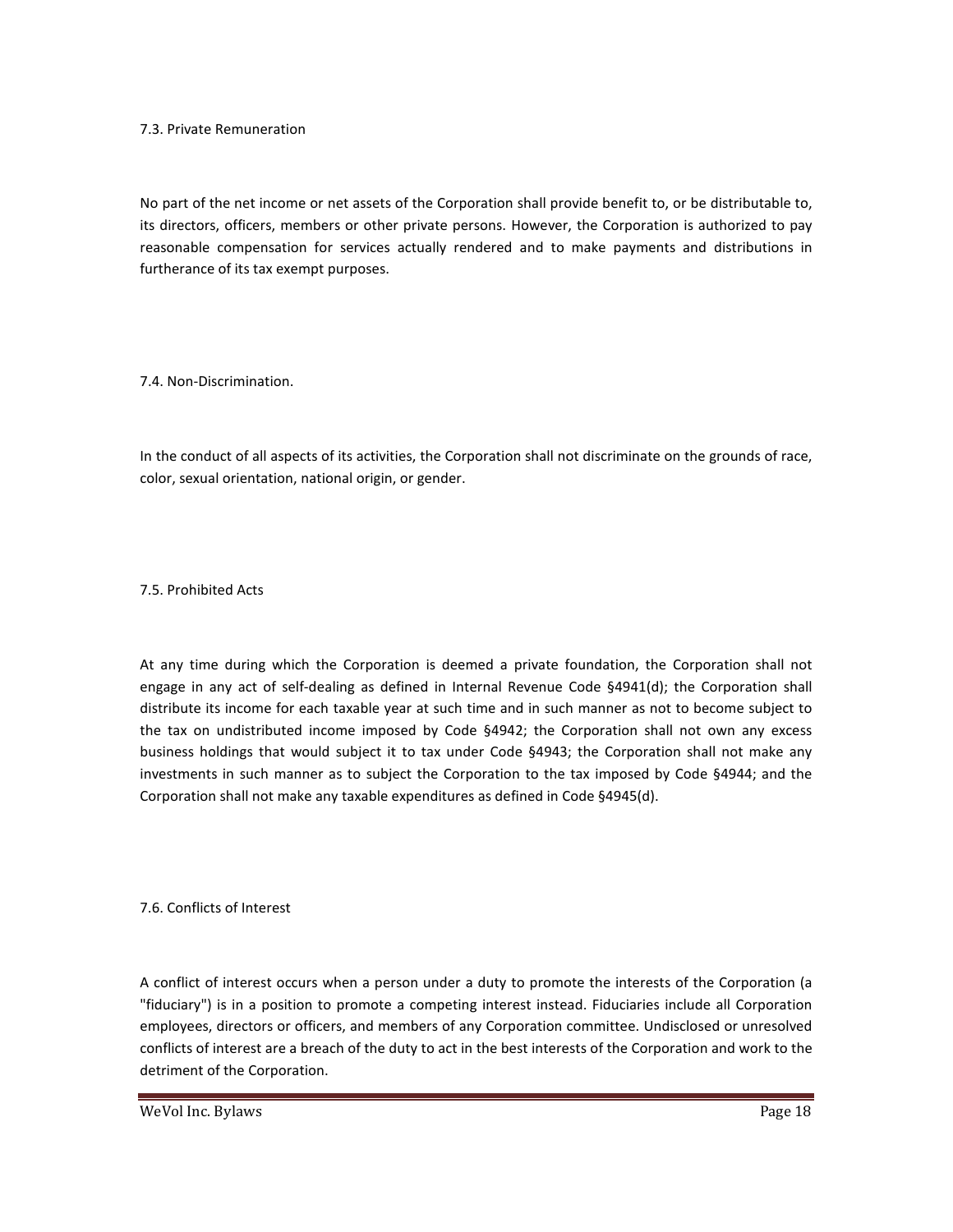For purposes of this provision, the term "interest" shall include any personal interest, interest as director, officer, member, partner, manager, trustee or beneficiary of any concern or having an immediate family member who holds such an interest in any concern. The term "concern" shall mean any corporation, association, trust, partnership, limited liability entity, firm, person or other entity other than the organization.

No director or officer of the organization shall be disqualified from holding any office in the organization by reason of any interest in any concern. A director or officer of the organization shall not be disqualified from dealing, either as vendor, purchaser or otherwise, or contracting or entering into any other transaction with the organization or with any entity of which the organization is an affiliate. No transaction of the organization shall be voidable by reason of the fact that any director or officer of the organization has an interest in the concern with which such transaction is entered into, provided:

- 1. The interest of such officer or director is fully disclosed to the board of directors.
- 2. Such transaction is duly approved by the board of directors not so interested or connected as being in the best interests of the organization.
- 3. Payments to the interested officer or director are reasonable and do not exceed fair market value.
- 4. No interested officer or director may vote or lobby on the matter or be counted in determining the existence of a quorum at the meeting at which such transaction may be authorized.

The minutes of meetings at which such votes are taken shall record such disclosure, abstention, and rationale for approval.

#### 7.7. Typical Conflict Situations

Conflicts of interest are likely to arise whenever: a) a fiduciary has a personal interest in a vendor of goods or services to the Corporation; b) Corporation employees are loaned to other organizations, or the employees of another organization are loaned to this Corporation; c) Corporation fund raisers give financial advice to donors; or d) project funding requests are submitted by a potential or actual grant recipient with which a fiduciary is connected.

#### 7.8. Discharging Conflicts of Interest

All conflicts of interest must be disclosed to the Board of Directors. After disclosure is made, the individual with a conflicting interest must not participate in judging the merits of that interest. That is, such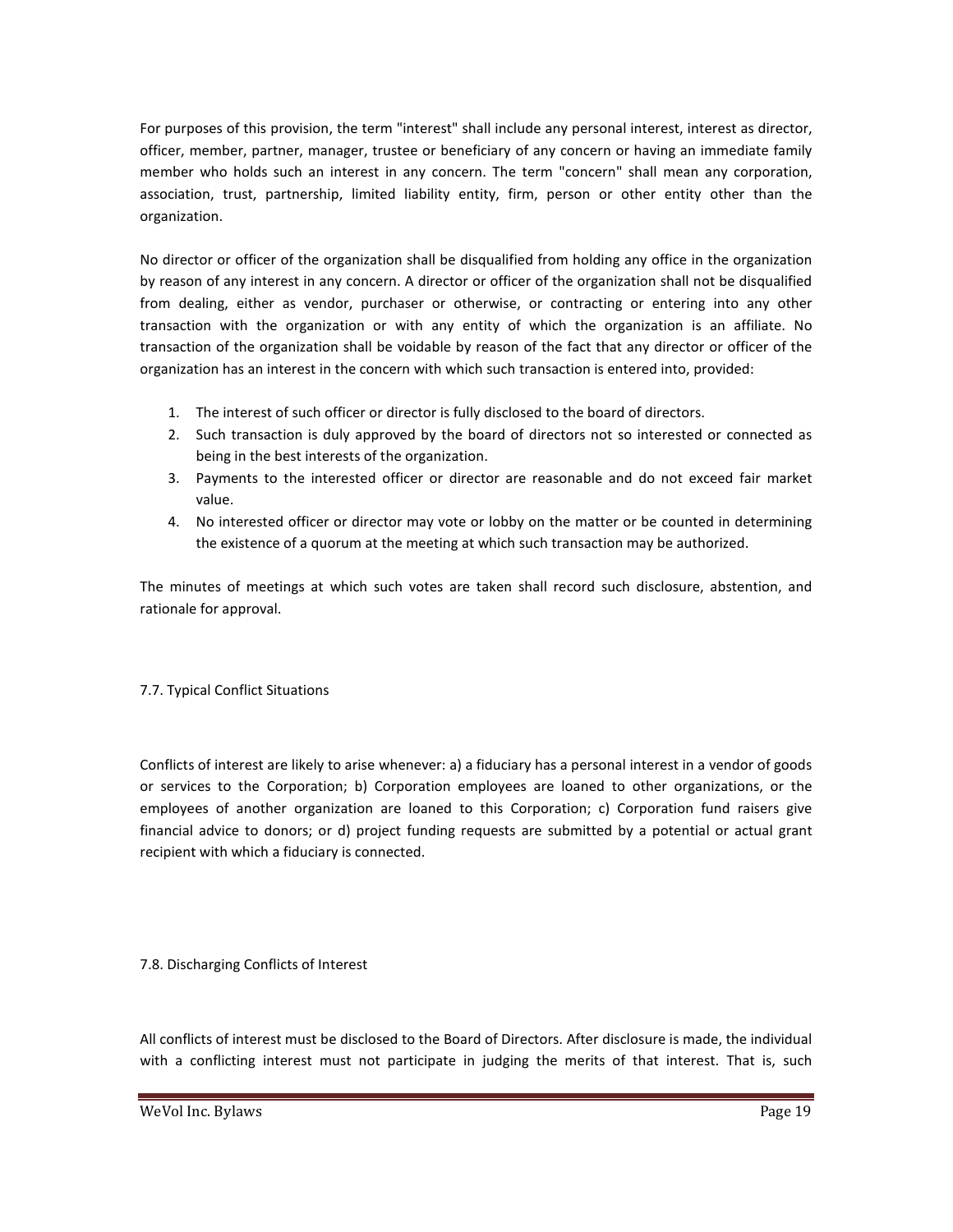individual must abstain from voting on, or recommending a course of action with respect to, the situation giving rise to the conflict. When these are done, the conflict of interest has been properly discharged.

#### 7.9. Preventing Conflict Situations

The Corporation, through the Board of Directors, shall encourage all fiduciaries to prevent conflicts of interest where possible.

(a) Fiduciaries should refuse to enter into self-dealing relationships with the Corporation as a vendor.

(b) Fiduciaries should not accept anything but gifts of insubstantial value from vendors.

(c) The lending of employees to, or acceptance of loaned employees from, other organizations should be avoided. If done, however, a clearly drafted contract defining wages, responsibilities, indemnification and conditions of employment is required.

(d) Fund raisers should be advised not to recommend that making any donation to the Corporation is in the best interests of a donor.

(e) Financial, tax, and legal aspects of giving to the Corporation should be discussed with a donor only when the donor has independent financial, tax or legal counsel present.

(f) Donors who plan to make a sizeable gift in response to a personal solicitation should be encouraged to act only with the advice of independent counsel.

(g) A fiduciary should not participate in any way to submit, review, process or make a recommendation concerning a funding proposal on behalf of any potential or actual grant recipient which employs him or her or with which the fiduciary is affiliated or related, or concerning a funding proposal for a project in which the fiduciary will participate.

7.10. Litigation

The Corporation shall not be a voluntary party in any litigation without the prior written approval of the Board of Directors.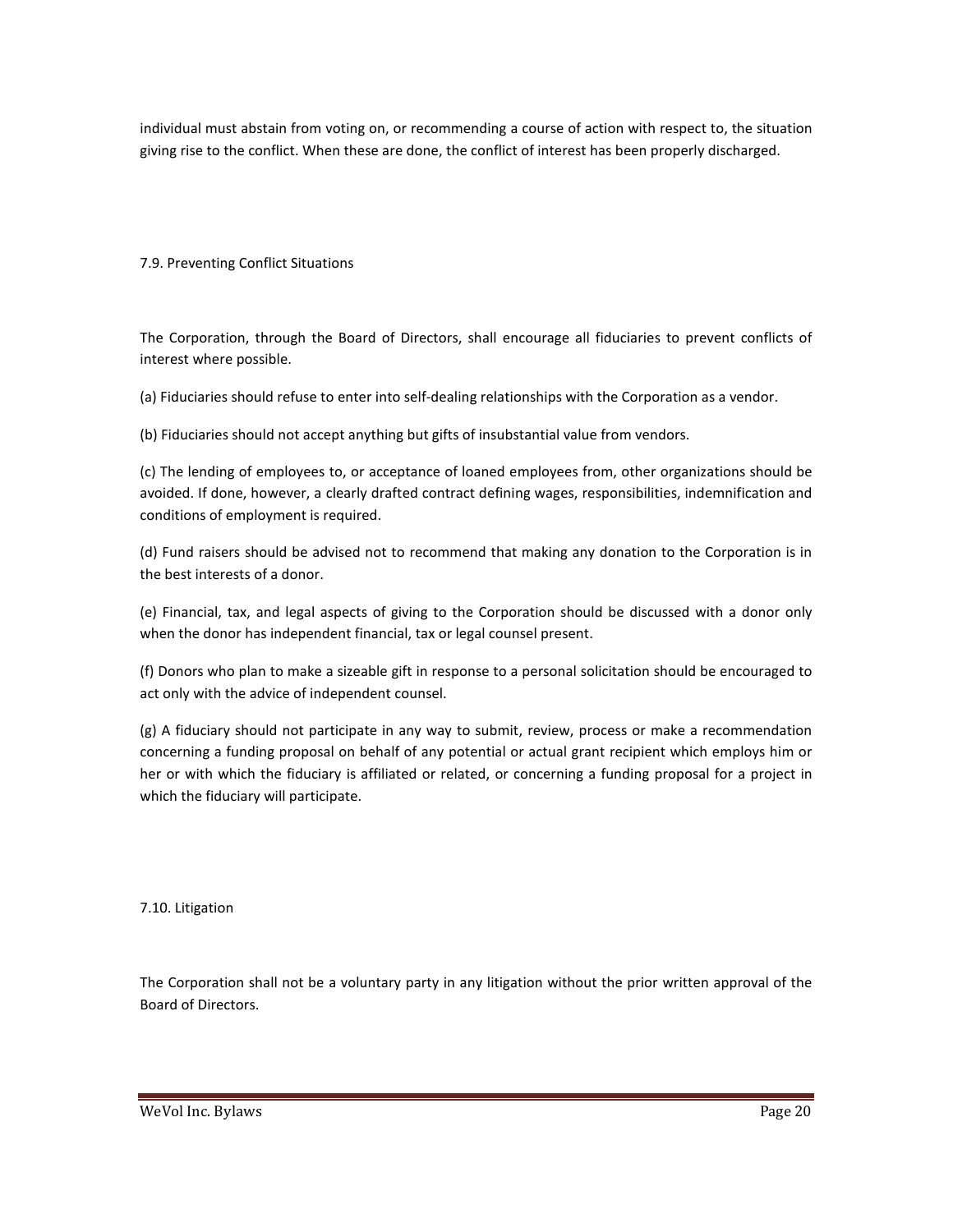7.11. Prohibitions Under WeVol Bylaws

This Corporation shall not take any action or carry on any activity not permitted to be taken or carried on by WeVol under its bylaws.

7.12. Corporation Leaders.

Only voting members of the Corporation may lead Corporation meetings and other Corporation activities.

7.13. International Arms Purchases

The Corporation shall not initiate or be party to international arms manufacturing, sales, transfers, or purchases of any type without the prior written consent of the Board of Directors.

7.14. Bribes, Kickbacks, and Gratuities

The Corporation shall not grant, sponsor, or be party to any kind of bribe or "kickback" of any kind or amount while conducting business within or outside the United States of America.

Gratuities of any and to any member of the Board of Directors or of the Corporations officers of any kind shall be limited to a maximum value of \$50. Personal gain of any amount over this limit is deemed unacceptable and could be grounds for dismissal.

ARTICLE 8: OTHER FINANCIAL MATTERS

WeVol Inc. Bylaws **Page 21**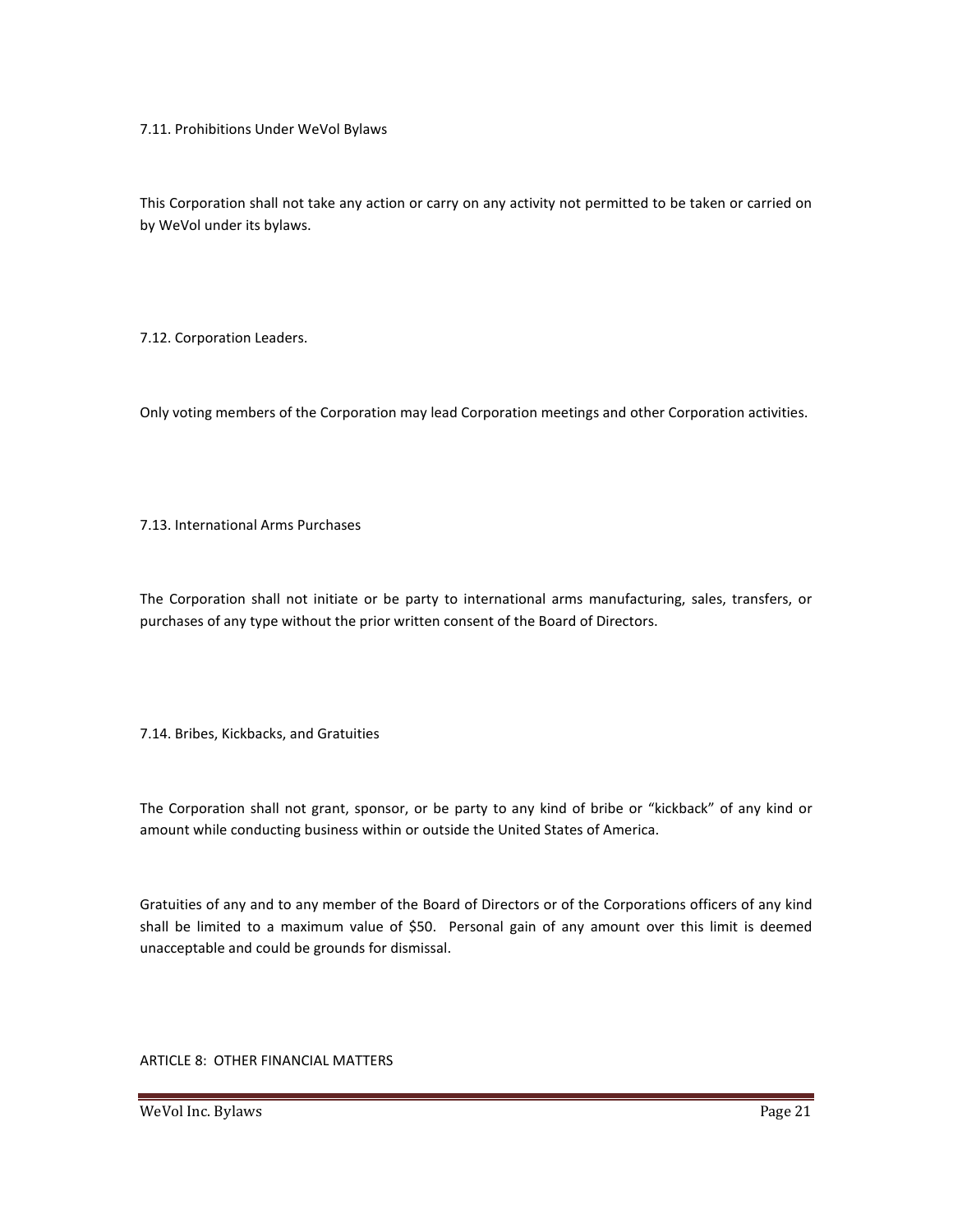#### 8.1. Property of the Corporation.

The title to all property of the Corporation, both real and personal, shall be vested in the Corporation.

8.2. Dedication of Assets.

This Corporation does not contemplate pecuniary gain or profit to the members thereof except as provided by law under §501(c)(3) of the Internal Revenue Code of 1986, as amended from time to time. The property of this Corporation is irrevocably dedicated to tax exempt purposes under said §501(c)(3) as described herein and no part of the net income or assets of this organization shall ever inure to the benefit of any director, officer or member thereof or to the benefit of any private persons.

8.3. Disposition Upon Dissolution

Upon the dissolution or disunion of the Corporation, or in the event it shall cease to engage in carrying out the purposes and goals set forth in these Bylaws, all of the business, properties, assets and income of the Corporation remaining after payment, or provision for payment, of all debts and liabilities of this Corporation, shall be distributed to a nonprofit fund, foundation, or corporation which is organized and operated exclusively for tax exempt purposes which are reasonably related to the purposes and goals of this Corporation, as may be determined by the Board of Directors of this Corporation in its sole discretion, and which has established its tax exempt status under §501(c)(3) of the Internal Revenue Code of 1986, as amended. In no event shall any of the business, properties, assets or income of this Corporation, in the event of dissolution thereof, be distributed to the directors, members or officers, either for the reimbursement of any sums subscribed, donated or contributed by the same, or for any other purposes.

8.4. Contracts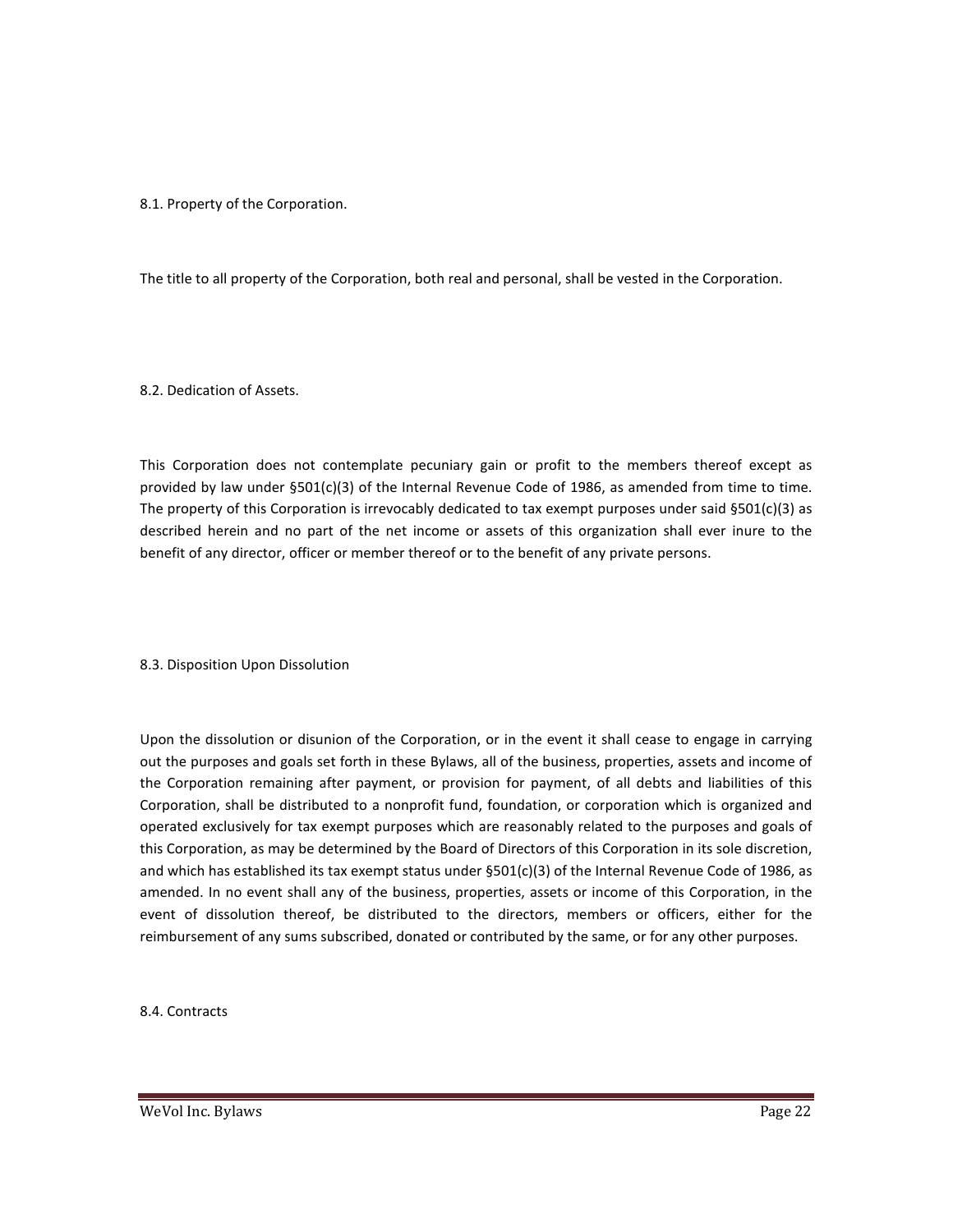The Board of Directors may authorize any officer or agent to enter into any contract or execute and deliver any instrument in the name of and on behalf of the Corporation. Such authority may be general or confined to a specific instance. Unless so authorized by the Board of Directors, no officer, agent, or employee shall have any power or authority to bind the Corporation by any contract or engagement, or to pledge its credit, or render it liable for any purpose or to any amount. When the execution of any contract or other instrument has been authorized by the Board of Directors without specification of the executing officer, the President, either alone or with the Secretary or any Assistant Secretary, may execute the same in the name of, and on behalf of, the Corporation, and any such officer may affix the corporate seal (if any) of the Corporation thereto.

#### 8.5. Voting Stock Owned by the Corporation

The Board of Directors may by resolution provide for the designation of the person who shall have full power and authority on behalf of the Corporation to vote either in person or by proxy at any meeting of the security holders of any corporation or other entity in which this Corporation may hold voting stock or other securities, and may further provide that at any such meeting such person may possess and exercise all of the rights and powers incident to the ownership of such voting securities which, as the owner thereof, this Corporation might have possessed and exercised if present. The Board of Directors may revoke any such powers as granted at its pleasure.

#### 8.6. Financial Accounts

The Corporation may establish one or more checking accounts, savings accounts or investment accounts with appropriate financial entities or institutions as determined in the discretion of the Board of Directors to hold, manage or disburse any funds for Corporation purposes. All checks, drafts or other orders for the payment of money, and all notes or other evidences of indebtedness issued in the name of the Corporation, shall be signed by such officer(s) or agent(s) of the Corporation, and in such manner, as is determined by the Board of Directors from time to time.

8.7. Appointment and Employment of Advisors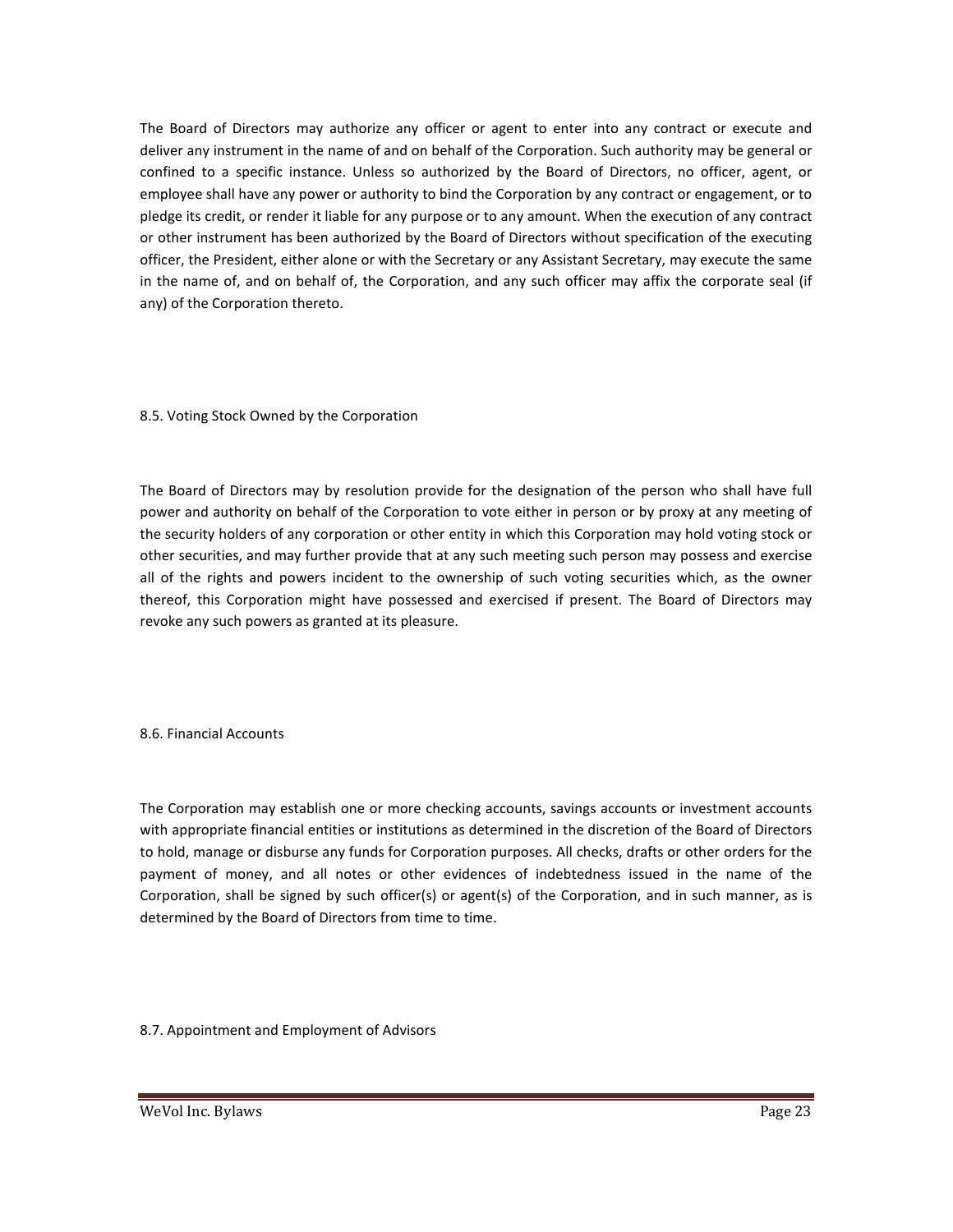The Board may from time to time appoint, as advisors, persons whose advice, assistance and support may be deemed helpful in determining policies and formulating programs for carrying out the Corporation's purposes. The Board is authorized to employ such persons, including an executive officer, attorneys, accountants, agents and assistants as in its opinion are needed for the administration of the Corporation and to pay reasonable compensation for services and expenses thereof.

#### 8.8. Auditing of Accounts

The accounts of each fund shall, without revealing the identity of any donor who directed anonymity at the time of the donation, be audited in accordance with generally accepted auditing practices by an independent auditor appointed or approved by the Board at such times as the Board may determine.

#### 8.9. Financial Statements and Reports

An independent auditor appointed or approved by the Board shall at such time as the Board determines prepare for the Corporation as a whole a consolidated financial statement, including a statement of combined capital assets and liabilities, a statement of revenues, expenses and distributions, a list of projects and/or organizations to or for which funds were used or distributed for charitable purposes, and such other additional reports or information as may be ordered from time to time by the Board. The auditor shall also prepare such financial data as may be necessary for returns or reports required by state or federal government to be filed by the Corporation. The auditor's charges and expenses shall be proper expenses of administration.

8.10. Limitations on Debt

No debt shall be incurred by the Corporation beyond the accounts payable incurred by it as a result of its ordinary operating expenses, and no evidence of indebtedness shall be issued in the name of the Corporation unless authorized by the Board of Directors. Specifically, without limitation, no loan shall be made to any officer or director of the Corporation. Any director or officer who assents to or participates in the making of any such loan shall be liable, in addition to the borrower, for the full amount of the loan until it is fully repaid.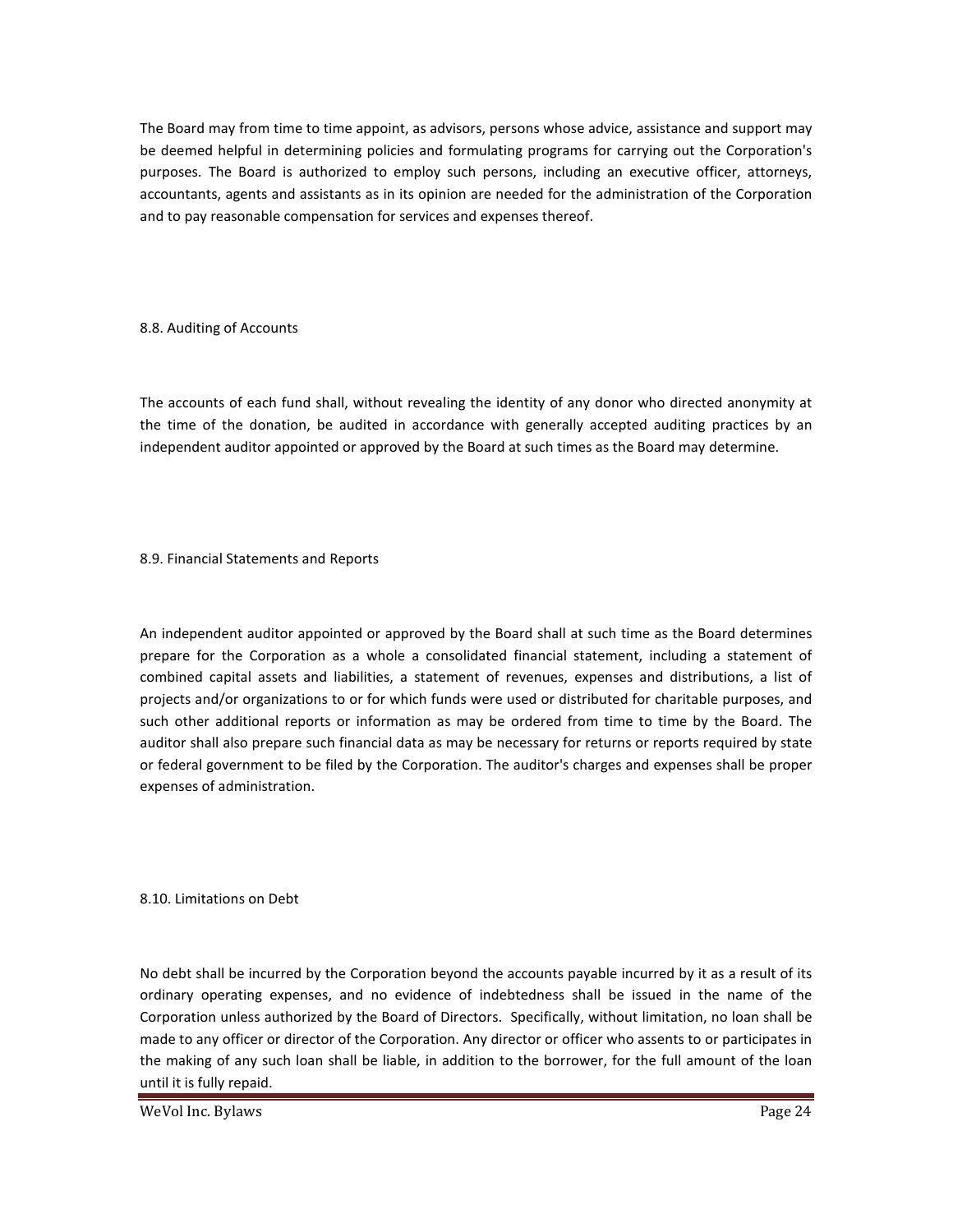#### 8.11. Liability of Directors and Officers

No director or officer of the Corporation shall be personally liable to its creditors or for any indebtedness or liability and any and all creditors shall look only to the Corporation's assets for payment. Further, neither any officer, the Board nor any of its individual members shall be liable for acts, neglects or defaults of an employee, agent or representative selected with reasonable care, nor for anything the same may do or refrain from doing in good faith, including the following of done in good faith: errors in judgment, acts done or committed on advice of counsel, or any mistakes of fact or law.

8.12. Liability of Members

No member of the Corporation shall be personally liable to its creditors or for any indebtedness or liability and any and all creditors shall look only to the Corporation's assets for payment.

8.13. Fiscal Year

The fiscal year of the Corporation shall be maintained in conformity with the fiscal year of WeVol.

The fiscal year of the Corporation shall be from each January  $1<sup>st</sup>$  to each December 31 $<sup>st</sup>$ .</sup>

8.14. Director Travel Guidelines

Travel undertaken for the purpose of Corporation duties not expressly approved prior to departure shall be un-reimbursable. Travel directly related to a WeVol project for the purposes of supervision is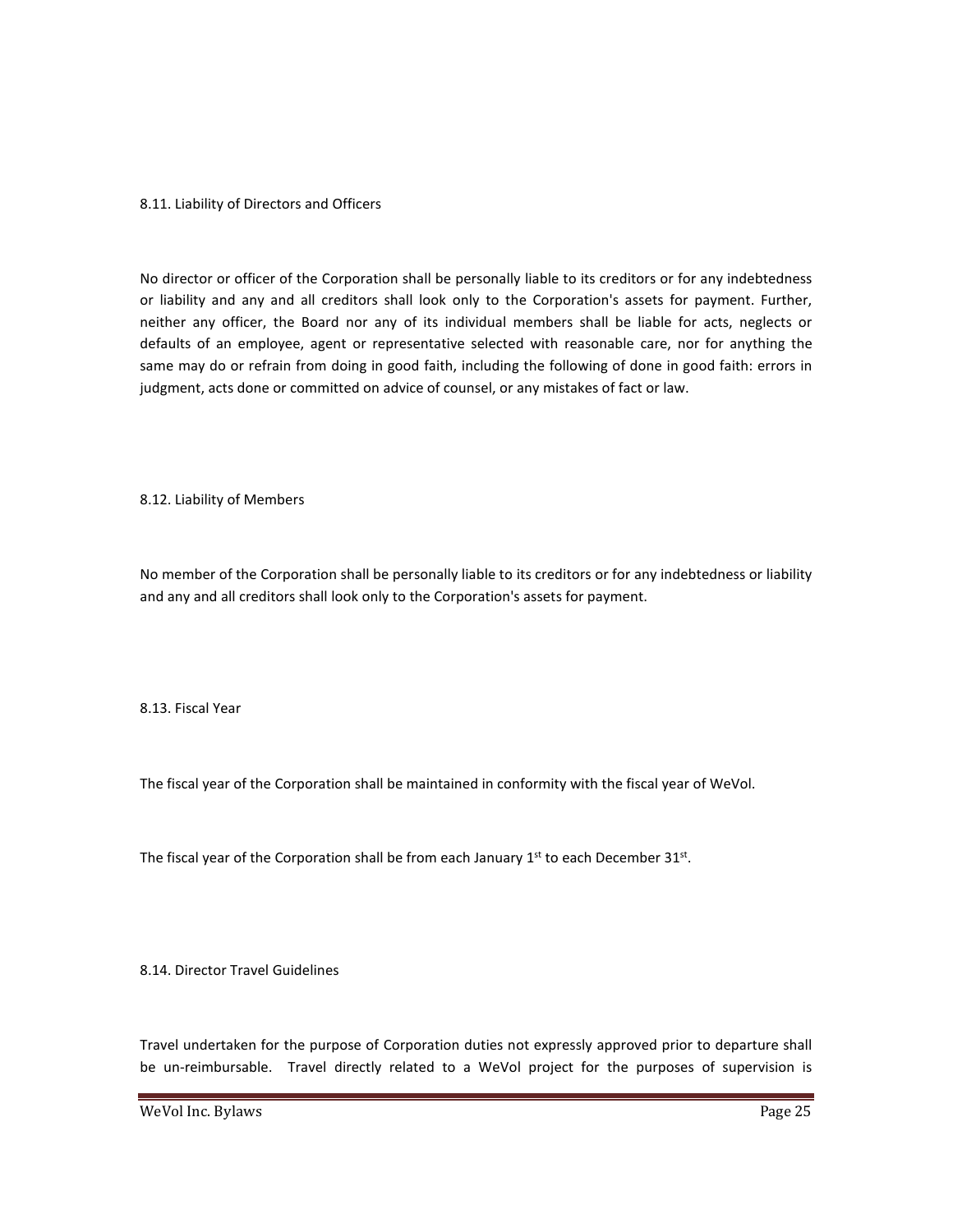reimbursable, however all reimbursements must be approved by the Board Chairperson prior to departure.

#### 8.15 General Board Spending & Reimbursement

It is expected that the board members of the Corporation understand that the duties they perform are for a charity and as such reimbursements for dining, mileage, and other expenses will be minimal if not nonexistent. Any expense reimbursement requires the prior approval of the Board Chairperson.

ARTICLE NINE: COMMITTEES

#### 9.1. Committee Powers

Committees of the Corporation shall be standing or special. The Board of Directors or the President may refer to the proper committee any matter affecting the Corporation or any operations needing study, recommendation, or action. The Board may establish such special committees or standing committees in addition to those specified in this Article as it deems appropriate with such duties and responsibilities as it shall designate, except that no committee has the power to do any of the things a committee is prohibited from doing under the State of Colorado Nonprofit Corporation Act. All committees shall act by majority vote, unless otherwise prescribed by the Board of Directors.

9.2. Limitations

Except in cases where these Bylaws or the Board of Directors has by written resolution provided otherwise, the function of any committee is as an advisory group to the Board of Directors. No member of any committee, without the prior written consent of the Board of Directors, has the authority to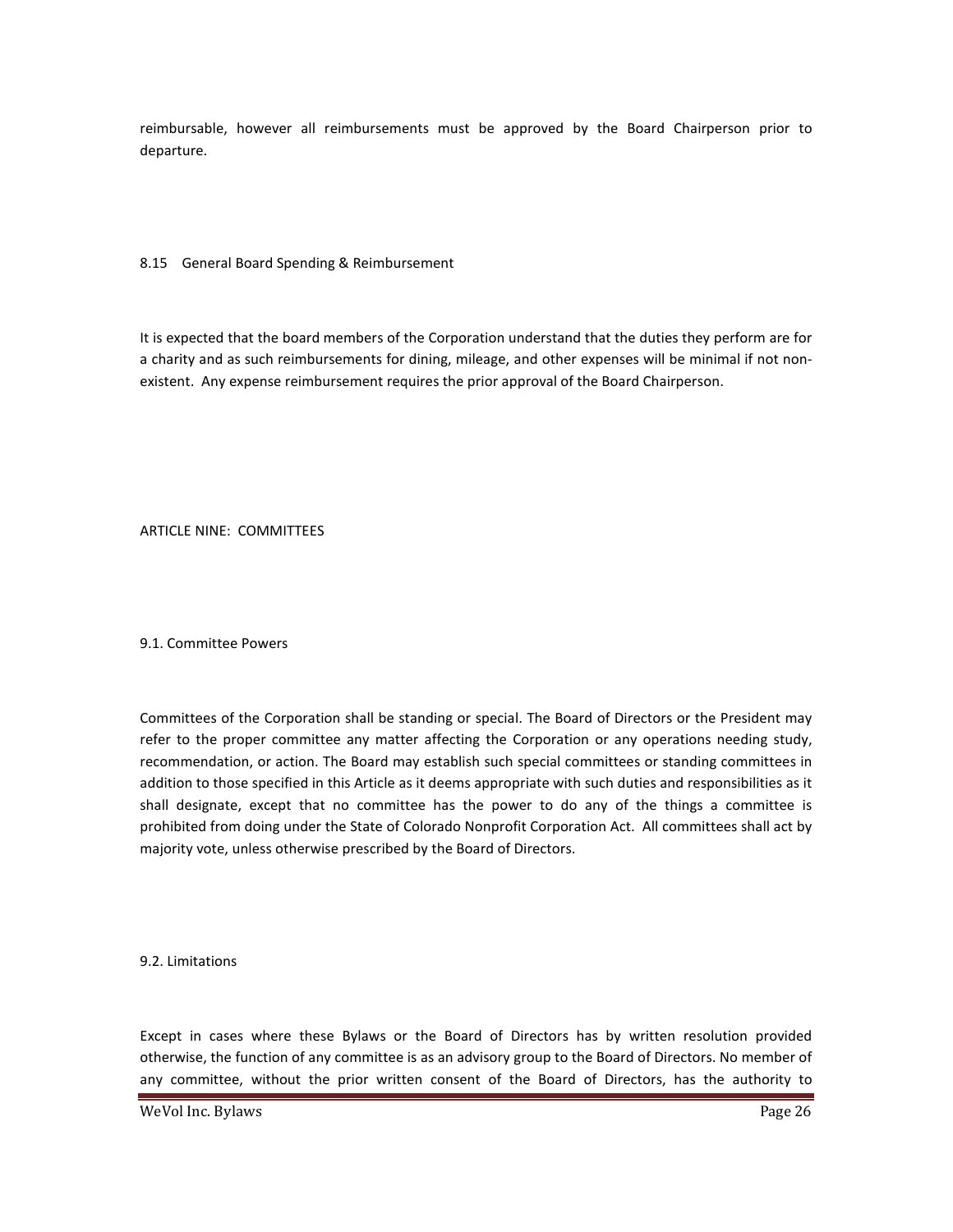purchase, collect funds, open bank accounts, implement policy, or bind or obligate the Corporation or its Board of Directors in any way or by any means. All such powers are expressly reserved to the Board of Directors and the officers of the Corporation.

#### 9.3. Committee Membership

The Board, acting upon the recommendation of the President, shall appoint the members of such committees, and also select a committee Chair. Persons other than directors may be appointed to such committees, but the Chair of each committee must be a director of the Corporation. The President shall be an ex-officio member of every committee other than the Executive Committee. Every committee shall consist of at least two (2) persons, exclusive of the President. Committee members shall be appointed for one-year terms. No member of any committee may serve more than two consecutive terms on the same committee.

#### 9.4. Standing Committees

In addition to other committees the Board may establish from time to time, the following will be standing committees of the Corporation:

(a) Executive Committee. The Executive Committee shall, in intervals between meetings of the Board of Directors, have general control of the affairs of the Corporation, but nothing herein shall be construed to allow the Executive Committee to act to the exclusion of, or contrary to, the expressed direction of the Board of Directors. The President shall be the Chair of the Executive Committee.

(b) Finance Committee. The Finance Committee shall in general be responsible to oversee the preparation of all statements, reports, returns and audits of the Corporation's finances, and to oversee the investment of the various funds of the Corporation. The Finance Committee shall also submit recommendations to the Board for the selection of auditors, accountants and investment managers.

(c) Nominations Committee. The Nominations Committee shall be responsible for submitting and recommending to the Board of Directors the names of persons with appropriate skills and good reputation to serve as directors, officers and committee members of the Corporation. In so doing, the Nominations Committee shall attempt to select individuals from a cross-section of the community in terms of race, religion, sex, sexual orientation, ethnicity, occupation, institutional affiliation, level of education and geographic distribution within the community, whose service will be a valuable contribution to the Corporation.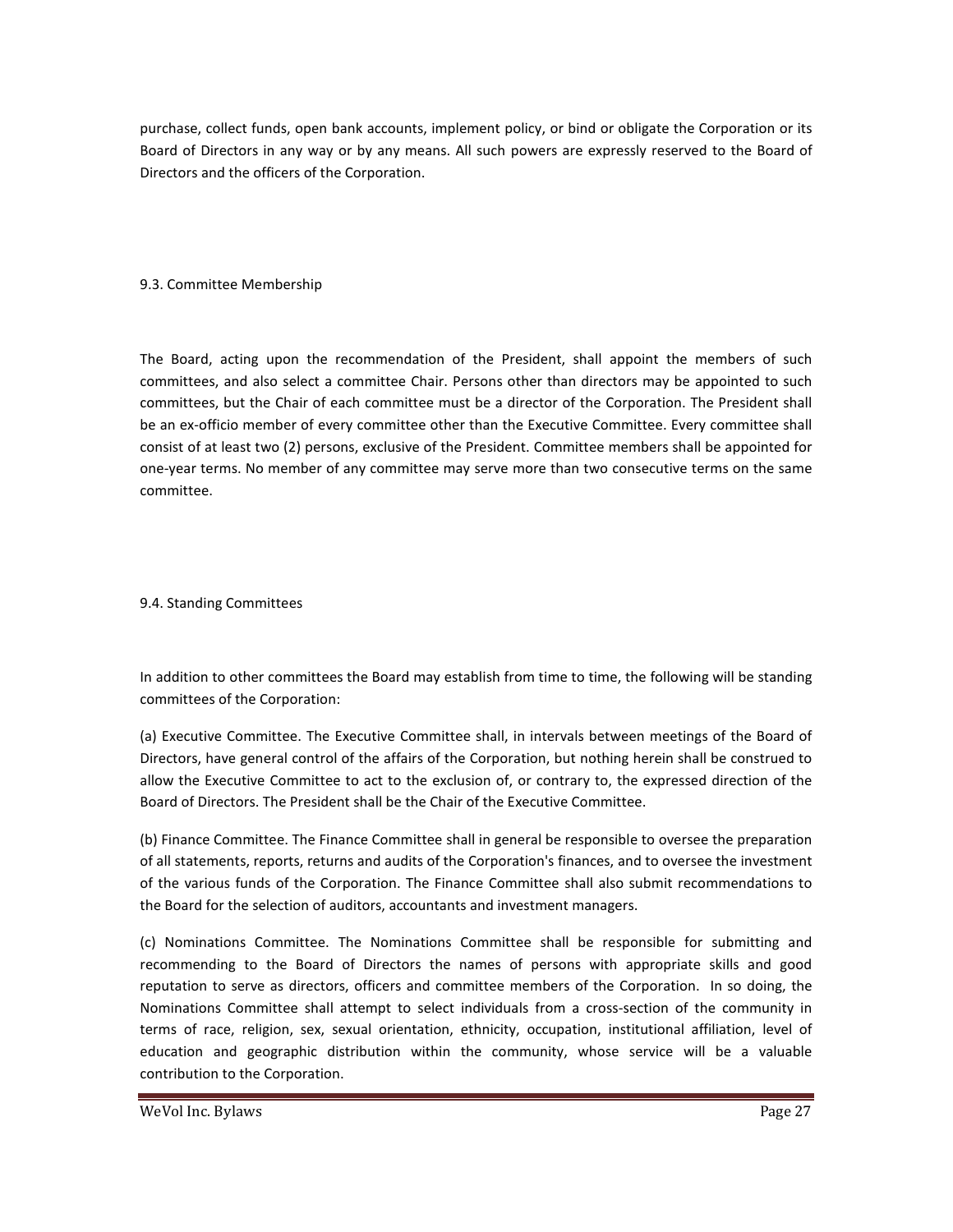(d) Membership Committee. The Membership Committee shall carry on a membership solicitation drive each year. This committee shall also recommend to the directors the types and amounts of dues for memberships in the Corporation.

(e) Publicity Committee. The Publicity Committee shall be responsible for contact with other organizations with similar purposes and for the distribution of news of the Corporation and its activities to the public.

(f) Activities Committee. The Activities Committee shall organize various activities and events, not necessarily limited to fundraising events, and coordinate its efforts with, and assist, the Publicity Committee.

9.5. Special Committees

The Board may establish such special committees as it deems appropriate from time to time. Special committees shall have the duties and responsibilities as the Board shall designate from time to time.

ARTICLE 10: INDEMNIFICATION & EFFECT

10.1. Non-Derivative Actions

Subject to all of the other provisions of this Article, the Corporation shall indemnify any person who was or is a party to or is threatened to be made a party to any threatened, pending, or completed action, suit, or proceeding, whether civil, criminal, administrative, or investigative, formal or informal (other than an action by or in the right of the Corporation), by reason of the fact that the person is or was a director or officer of the Corporation, or, while serving as a director or officer of the Corporation, is or was serving at the request of the Corporation as a director, officer, partner, trustee, employee, or agent of another foreign or domestic corporation, partnership, joint venture, trust, or other enterprise, whether for profit or not, against expenses (including actual and reasonable attorney fees), judgments, penalties, fines, and amounts paid in settlement actually and reasonably incurred by him or her in connection with such action, suit, or proceeding, if the person acted in good faith and in a manner the person reasonably believed to be in or not opposed to the best interests of the Corporation or its members, and with respect to any criminal action or proceeding, if the person had no reasonable cause to believe his or her conduct was unlawful. The termination of any action, suit, or proceeding by judgment, order, settlement,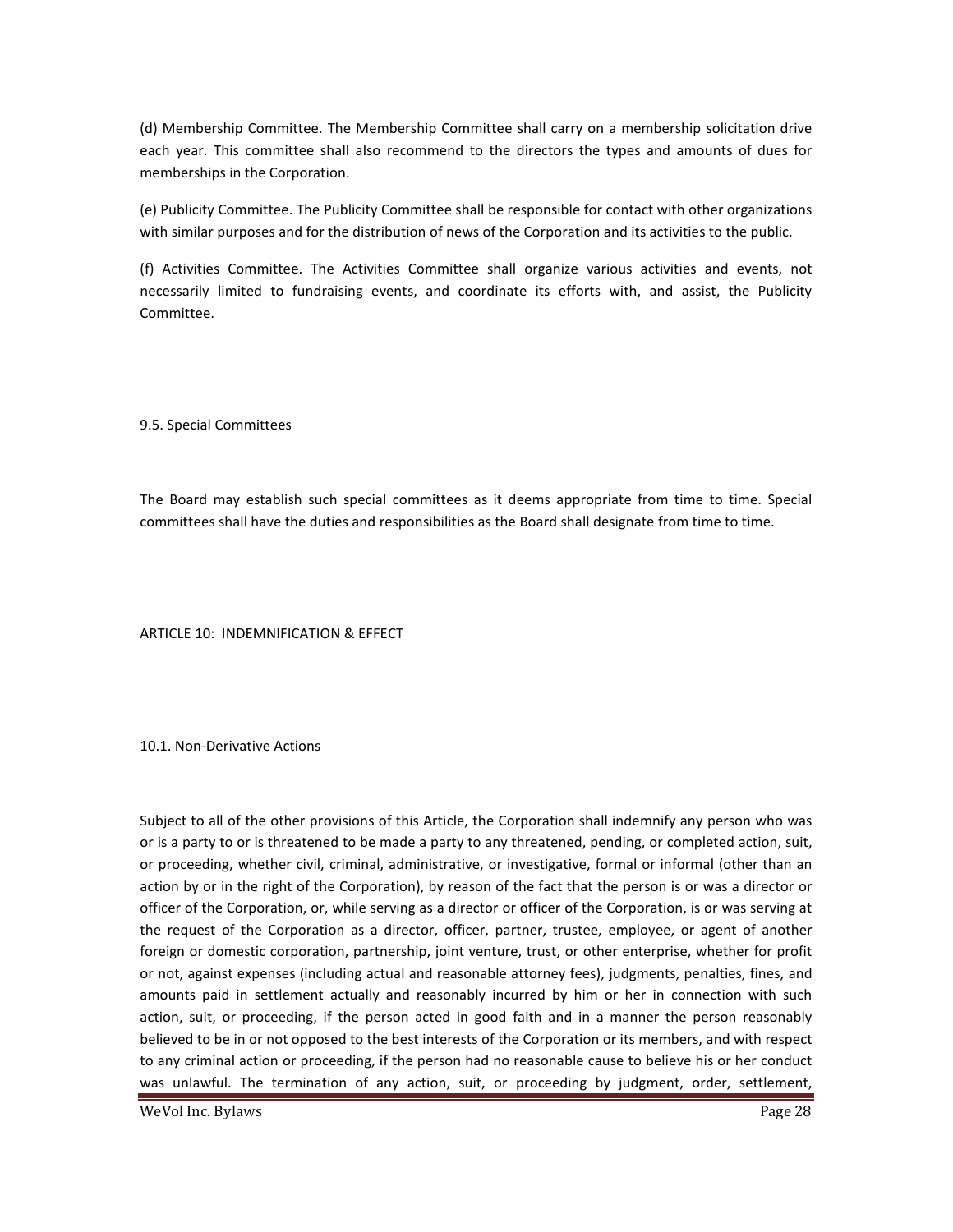conviction, or on a plea of nolo contendere or its equivalent, shall not, of itself, create a presumption that the person did not act in good faith and in a manner that the person reasonably believed to be in or not opposed to the best interests of the

Corporation or its members and, with respect to any criminal action or proceeding, had reasonable cause to believe that his or her conduct was unlawful.

#### 10.2. Derivative Actions

Subject to all of the provisions of this Article, the Corporation shall indemnify any person who was or is a party to or is threatened to be made a party to any threatened, pending, or completed action or suit by or in the right of the Corporation to procure a judgment in its favor by reason of the fact that the person is or was a director or officer of the Corporation or, while serving as a director or officer of the Corporation, is or was serving at the request of the Corporation as a director, officer, partner, trustee, employee, or agent of another foreign or domestic corporation, partnership, joint venture, trust, or other enterprise, whether for profit or not, against expenses (including attorney fees) and amounts paid in settlement actually and reasonably incurred by the person in connection with the action or suit, if the person acted in good faith and in a manner the person reasonably believed to be in or not opposed to the best interests of the Corporation or its members. However, indemnification shall not be made for any claim, issue, or matter in which the person has been found liable to the Corporation unless and only to the extent that the court in which the action or suit was brought has determined on application that, despite the adjudication of liability but in view of all circumstances of the case, the person is fairly and reasonably entitled to indemnification for the reasonable expenses incurred.

#### 10.3. Expenses of Successful Defense

To the extent that a person has been successful on the merits or otherwise in defense of any action, suit, or proceeding referred to in this Article, or in defense of any claim, issue, or matter in the action, suit, or proceeding, the person shall be indemnified against actual and reasonable expenses (including attorney fees) incurred by the person in connection with the action, suit, or proceeding and any action, suit, or proceeding brought to enforce the mandatory indemnification provided by this Section.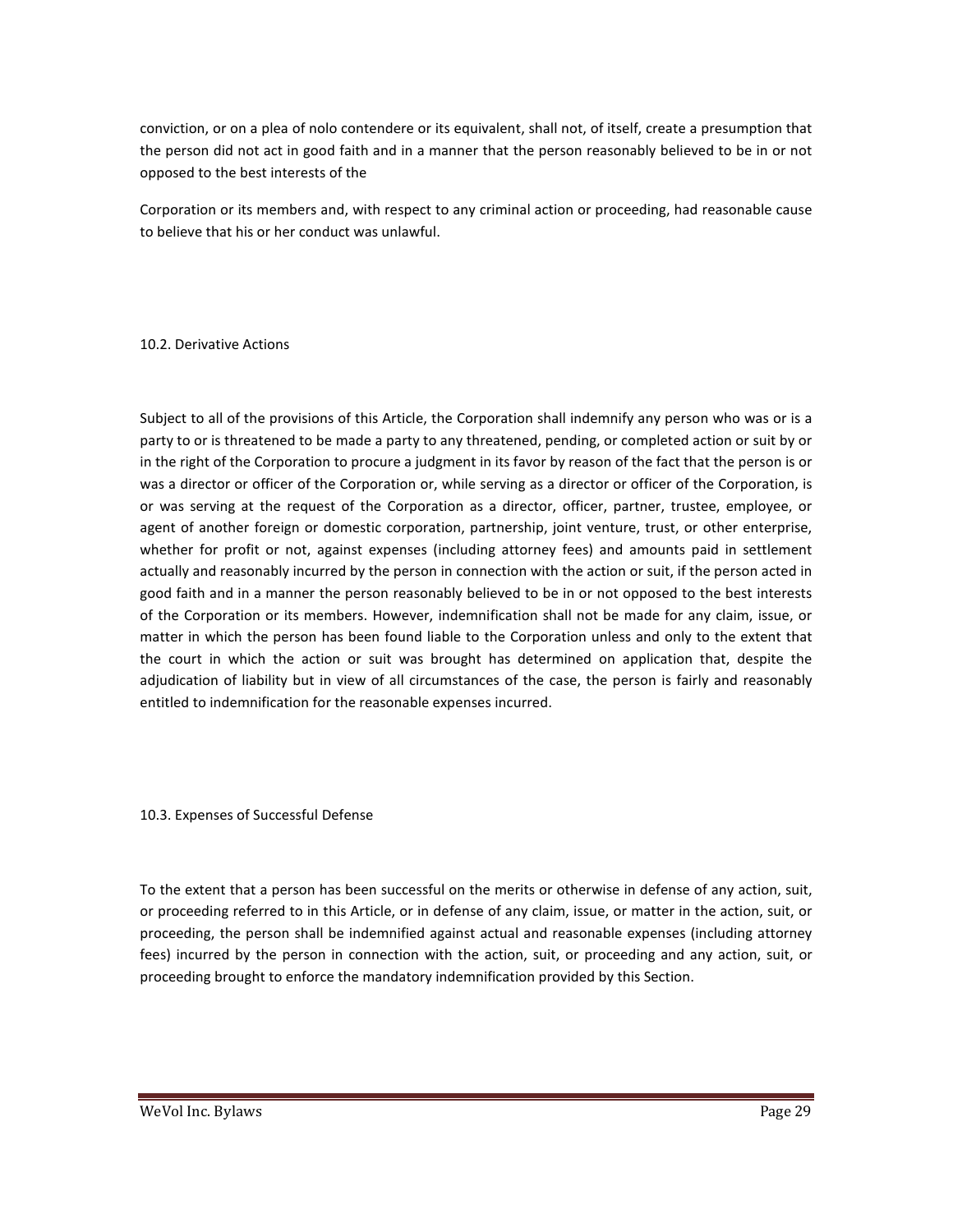10.4. Definition. For the purposes of this Article, "other enterprises" shall include employee benefit plans; "fines" shall include any excise taxes assessed on a person with respect to an employee benefit plan; and "serving at the request of the Corporation" shall include any service as a director or officer of the Corporation that imposes duties on, or involves services by, the director or officer with respect to an employee benefit plan, its participants, or its beneficiaries; and a person who acted in good faith and in a manner the person reasonably believed to be in the interest of the participants and beneficiaries of an employee benefit plan shall be considered to have acted in a manner "not opposed to the best interests of the Corporation or its members."

10.5. Contract Right; Limitation on Indemnity

The right to indemnification conferred in this Article shall be a contract right and shall apply to services of a director, officer, or as an employee or agent of the Corporation as well as in the person's capacity as a director or officer. Except as provided in Section 3 of this Article, the Corporation shall have no obligations under this Article to indemnify any person in connection with any proceeding, or part thereof, initiated by the person without authorization by the Board of Directors.

#### 10.6. Determination That Indemnification Is Proper

Any indemnification under this Article (unless ordered by a court) shall be made by the Corporation only as authorized in the specific case upon a determination that indemnification of the person is proper in the circumstances because the person has met the applicable standard of conduct set forth in Section 1 or 2 of this Article, whichever is applicable, and upon an evaluation of the reasonableness of expense and amounts paid in settlement. The determination and evaluation shall be made in any of the following ways: (a) By a majority vote of a quorum of the Board consisting of directors who are not parties or threatened to be made parties to the action, suit, or proceeding.

(b) If the quorum described in clause (a) above is not obtainable, then by majority vote of a committee of two or more directors who are not at the time parties or threatened to be made parties to the action, suit, or proceeding.

(c) By independent legal counsel in a written opinion, which counsel shall be selected in one of the following ways: (i) by the board or its committee in the manner prescribed in subparagraph (a) or (b); or (ii) if a quorum of the board cannot be obtained under subparagraph (a) and a committee cannot be designated under subparagraph (b), by the board. (d) By the members, except for members who are also directors, officers, employees, or agents who are parties or threatened to be made parties to the action, suit, or proceeding.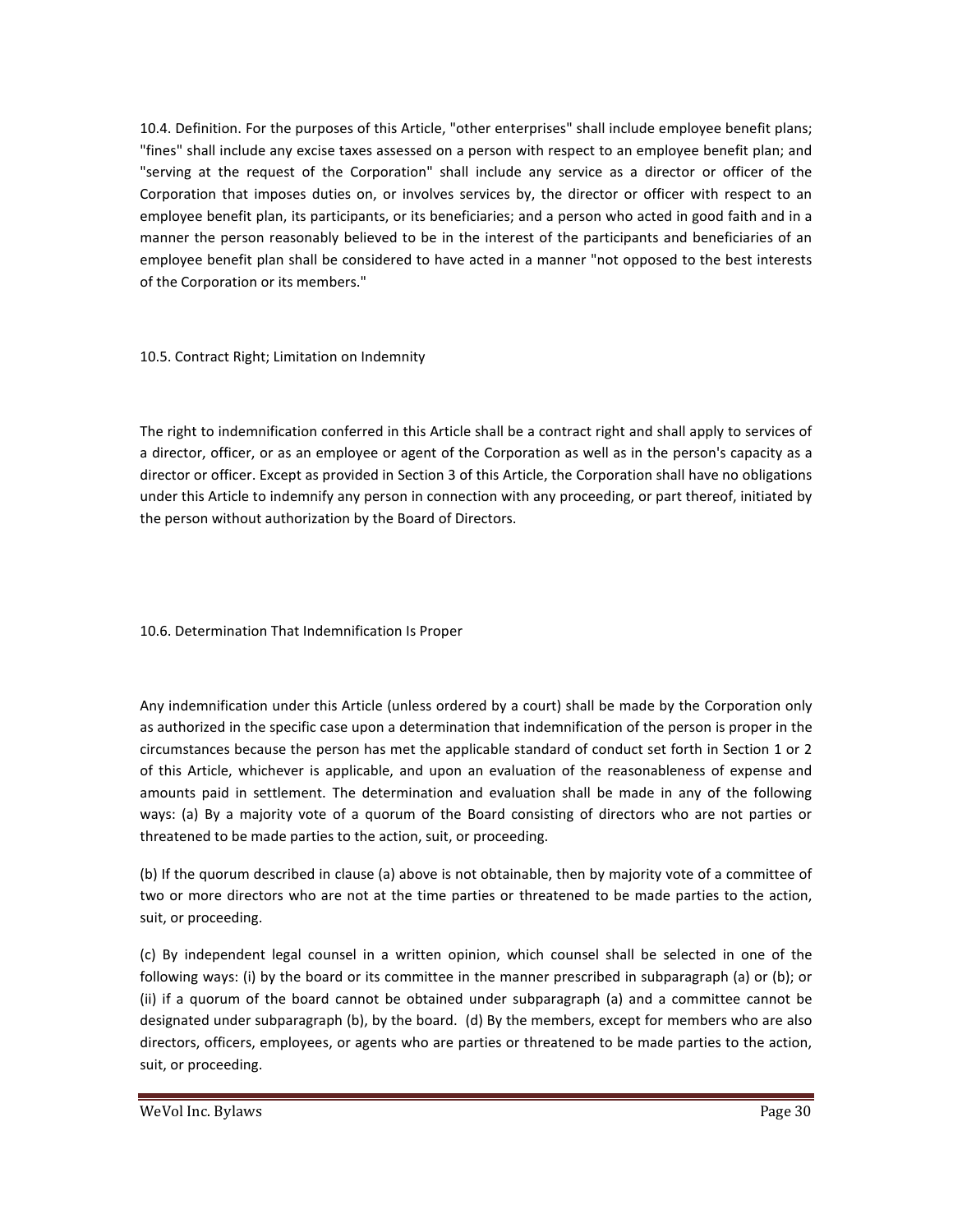#### 10.7. Proportionate Indemnity

If a person is entitled to indemnification under this Article for a portion of expenses, including attorney fees, judgments, penalties, fines, and amounts paid in settlement, but not for the total amount, the Corporation shall indemnify the person for the portion of the expenses, judgments, penalties, fines, or amounts paid in settlement for which the person is entitled to be indemnified.

10.8. Expense Advance. The Corporation may pay or reimburse the reasonable expenses incurred by a person referred to in Section 1 or 2 of this Article who is a party or threatened to be made a party to an action, suit, or proceeding in advance of final disposition of the proceeding if all of the following apply: (a) the person furnishes the Corporation a written affirmation of his or her good faith belief that he or she has met the applicable standard of conduct set forth in Section 1 or 2 of this Article; (b) the person furnishes the Corporation a written undertaking executed personally, or on his or her belief, to repay the advance if it is ultimately determined that he or she did not meet the standard of conduct; and (c) a determination is made that the facts then known to those making the determination would not preclude indemnification under Section 1 or 2 of this Article. The authorization of payment must be made in the manner specified in Section 6 of this Article.

10.9. Non-Exclusivity of Rights

The indemnification or advancement of expenses provided under this Article is not exclusive of other rights to which a person seeking indemnification or advancement of expenses may be entitled under a contractual arrangement with the Corporation. However, the total amount of expenses advanced or indemnified from all sources combined shall not exceed the amount of actual expenses incurred by the person seeking indemnification or advancement of expenses.

10.10. Indemnification of Employees and Agents of the Corporation. The Corporation may, to the extent authorized from time to time by the Board of Directors, grant rights to indemnification and to the advancement of expenses to any employee or agent of the Corporation to the fullest extent of the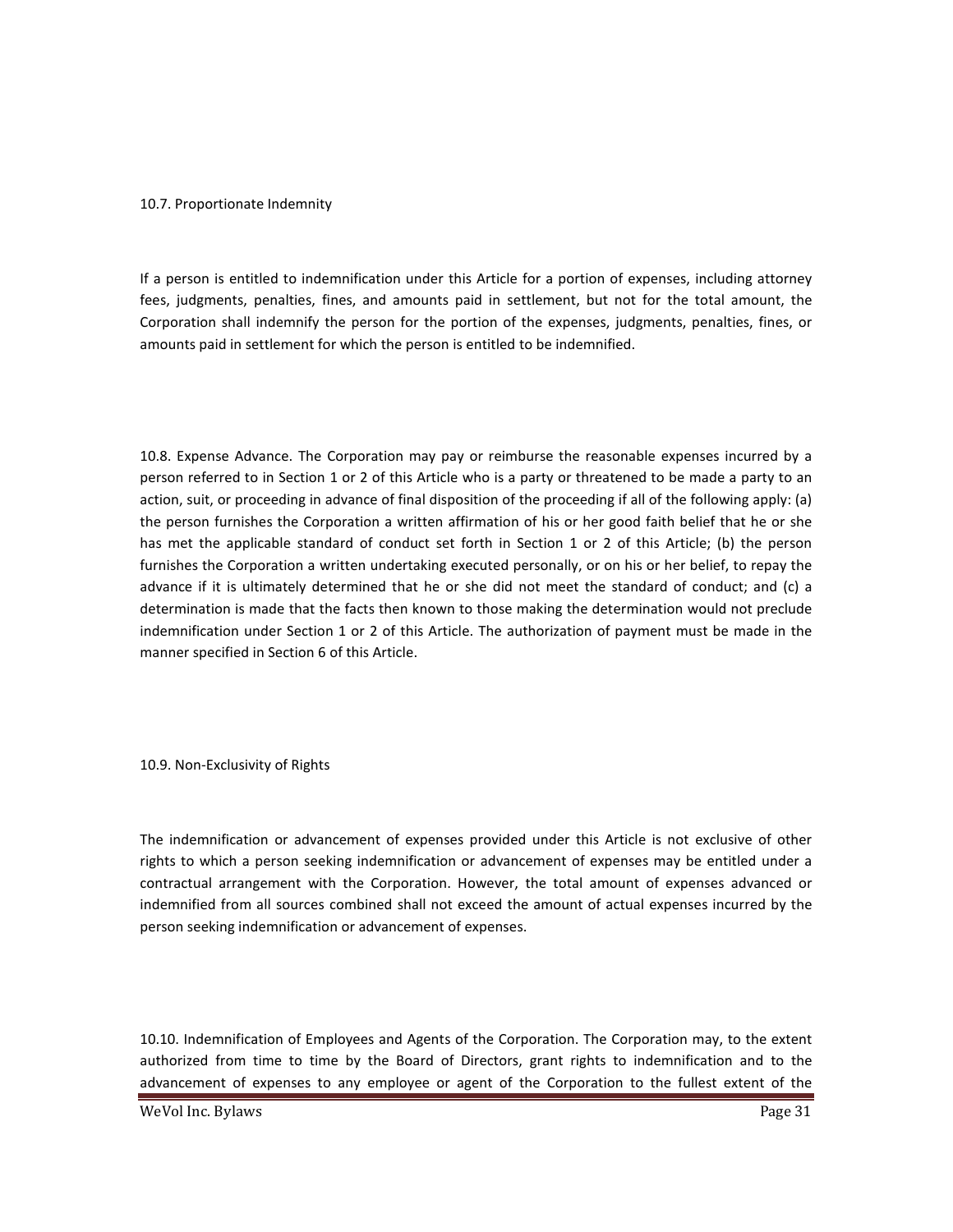provisions of this Article with respect to the indemnification and advancement of expenses of any director or officer of the Corporation.

10.11. Former Directors and Officers

The indemnification provided in this Article continues for a person who has ceased to be a director, officer, employee, or agent and shall inure to the benefit of the heirs, executors, and administrators of the person.

10.12. Insurance

The Corporation may purchase and maintain insurance on behalf of any person who is or was a director, officer, employee, or agent of the Corporation, or is or was serving at the request of the Corporation as a director, officer, partner, trustee, employee, or agent of another corporation, partnership, joint venture, trust, or other enterprise, against any liability asserted against the person and incurred by him or her in any such capacity or arising out of his or her status as such, whether or not the Corporation would have power to indemnify the person against the liability under these bylaws or the laws of the state of Colorado.

10.13. Changes in Colorado Law

If there is any change of the Colorado statutory provisions applicable to the Corporation relating to the subject matter of this Article, then the indemnification to which any person shall be entitled under this Article shall be determined by the changed provisions, but only to the extent that the change permits the Corporation to provide broader indemnification rights than the provisions permitted the Corporation to provide before the change. Subject to the next Section, the Board of Directors is authorized to amend these bylaws to conform to any such changed statutory provisions.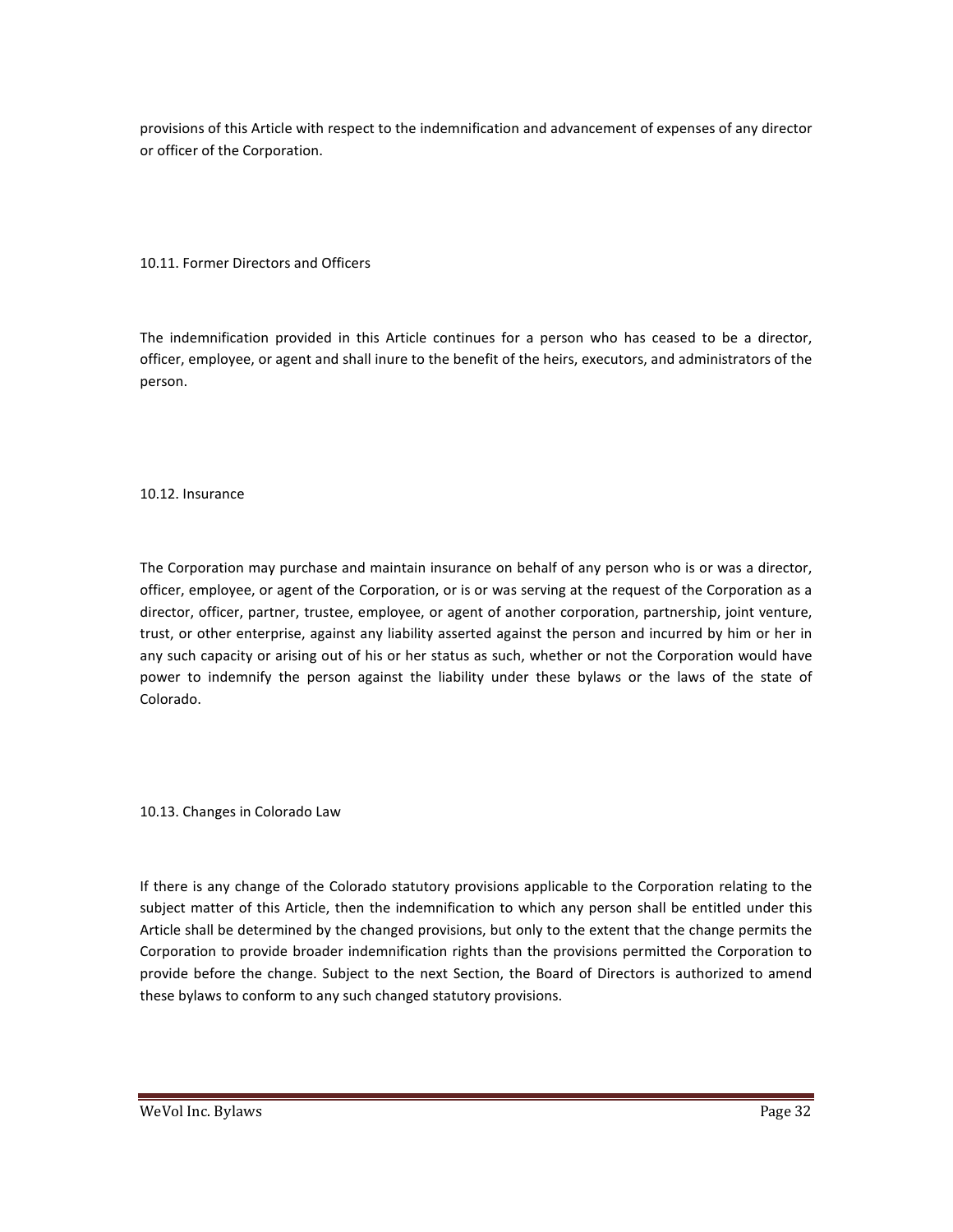10.14. Amendment or Repeal of Article

No amendment or repeal of this Article shall apply to or have any effect on any director, officer, employee, or agent of the Corporation for or with respect to any acts or omissions of the director, officer, employee, or agent occurring before the amendment or repeal.

10.15. Impact of Tax Exempt Status

The rights to indemnification set forth in this Article are expressly conditioned upon such rights not violating the Corporation's status as a tax exempt organization described in  $$501(c)(3)$  of the Internal Revenue Code of 1986, as amended.

10.16. Violation of Law or Statute

If any of the provisions, statements, or declarations are found to be in violation of current law, those provisions, statements or declarations shall be null and void. The remainder of the document in its entirety shall remain in full force and effect.

ARTICLE 11: AMENDMENTS TO BYLAWS

11.1. Adoption

Except as otherwise provided herein with respect to greater voting requirements, these Bylaws may be adopted, amended, restated or repealed by a two-thirds (2/3) of the Board of Directors.

WeVol Inc. Bylaws **Page 33**